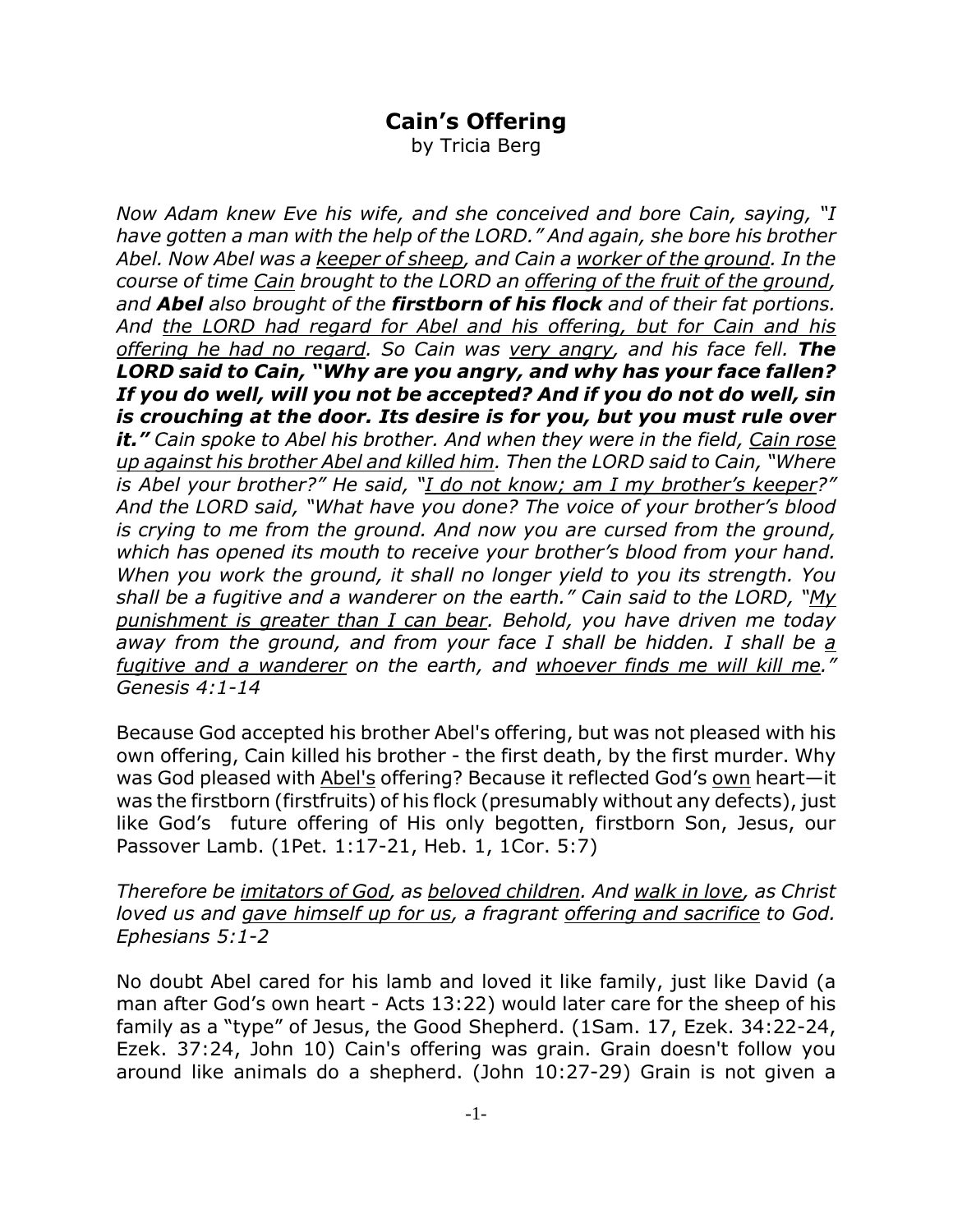name. (John 10:3-5) We don't even know if Cain gave the firstfruits of his grain (which is equated to the best in the Bible - Exo. 34:26, Deut. 18:4, Deut. 26:1-11, Neh. 10:35, Prov. 3:9-10).

The problem isn't that God will only accept an animal as an offering. We don't kill anything in this age in our "sacrifices" to God (except our old nature, which is to be put to death daily - 2Cor. 4:10, Luke 9:23, Rom. 8:13, Col. 3:3-5). The problem with Cain's offering is the same problem that can go wrong with our own offerings. What we are willing to give up for God shows what's in our HEARTS—do we offer Him the first and best, or leftovers, keeping back the best for ourselves? (Mal. 1:6-8) That is why the Lord tells Cain that if he offers in the right way, it will be accepted. He must offer from his HEART. If he LOVES God, then he will WANT to give his BEST. But he loves himself first (which is idolatry, as is self-serving greed - Eph. 5:5, 1Cor. 5:11). Cain was a murderer not only from the moment Abel died, but from the time he hated his brother in his heart. (Matt. 5:21-22, 1John 3:15)

*I appeal to you therefore, brothers, by the mercies of God, to present your bodies as a living sacrifice, holy and acceptable to God, which is your spiritual worship. Do not be conformed to this world, but be transformed by the renewal of your mind, that by testing you may discern what is the will of God, what is good and acceptable and perfect. Romans 12:1-2*

*Through him* [Jesus] *then let us continually offer up a sacrifice of praise to* God, that is, the fruit of lips that acknowledge his name. Do not neglect to do *good and to share what you have, for such sacrifices are pleasing to God. Hebrews 13:15-16*

Instead of having good fruit come out of a good heart, Cain showed the true state of his heart by killing his brother out of jealousy - like that will solve the problem? Like God won't know? (Acts 5:1-11, Heb. 4:13, Zeph. 1:12-18, Rev. 2:21-23) He denied having anything to do with it or even knowing where his brother was afterwards.

*"For no good tree bears bad fruit, nor again does a bad tree bear good fruit, for each tree is known by its own fruit. For figs are not gathered from thornbushes, nor are grapes picked from a bramble bush. The good person out of the good treasure of his heart produces good, and the evil person out of his evil treasure produces evil, for out of the abundance of the heart his mouth speaks." Luke 6:43-45*

*For this is the message that you have heard from the beginning, that we should love one another. We should not be like Cain, who was of the evil*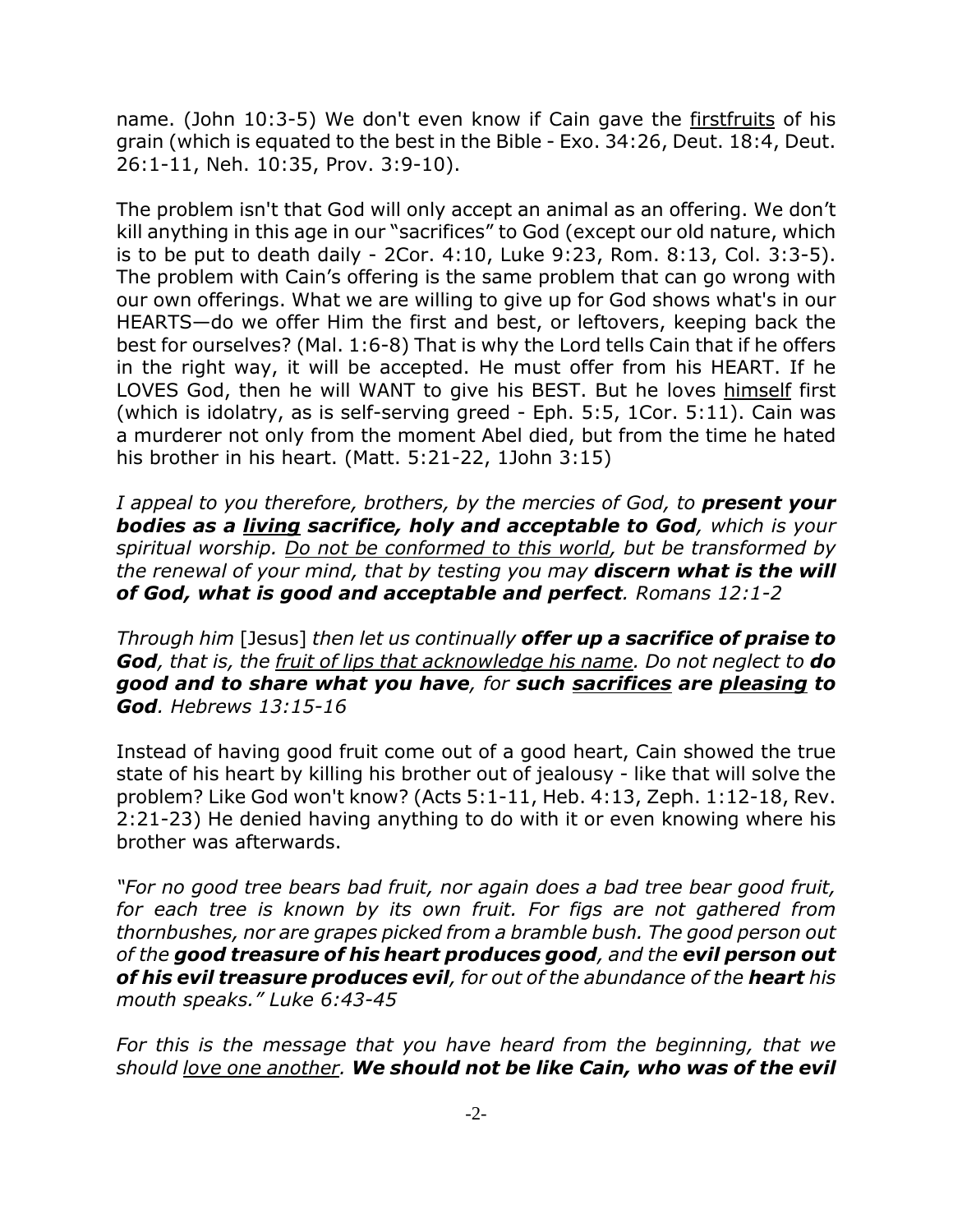*one and murdered his brother. And why did he murder him? Because his own deeds were evil and his brother's righteous. Do not be surprised, brothers, that the world hates you. We know that we have passed out of death into life, because we love the brothers. Whoever does not love abides in death. Everyone who hates his brother is a murderer, and you know that no murderer has eternal life abiding in him. By this we know love, that he laid down his life for us, and we ought to lay down our lives for the brothers. But if anyone has the world's goods and sees his brother in need, yet closes his heart against him, how does God's love abide in him? Little children, let us not love in word or talk but in deed and in truth. By this we shall know that we are of the truth and reassure our heart before him; for whenever our heart condemns us, God is greater than our heart, and he knows everything. Beloved, if our heart does not condemn us, we have confidence before God; and whatever we ask we receive from him, because we keep his commandments and do what pleases him. And this is his commandment, that we believe in the name of his Son Jesus Christ and love one another, just as he has commanded us. Whoever keeps his commandments abides in God, and God in him. And by this we know that he abides in us, by the Spirit whom he has given us. 1 John 3:11-24* (Also see Mark 12:28-34, Rom. 13:8-14)

This is why Jesus said that the one who LOVES Him will obey. (John 14:15-26) They will gladly (even if not always easily) give up control of their own life to control by His Holy Spirit within them. (Gal. 5:16-25, Titus 2:11-15, 1John 1:5-2:11) This is why we are warned not to let the deceitfulness of sin and riches grab a hold of us. (Matt. 13:18-23, Heb. 3:12-13) We might love them more than God, grieving and quenching the Spirit until we no longer hear Him at all, not even to continue believing. (Eph. 4:30, 1Thess. 5:19-22) We can't "lose" the gift of faith, but we can fail to appreciate it to the point that we throw it away—that we love this world so much that we choose to obey our passions that were to have become our "former" desires once we came to the knowledge of the TRUTH. (John 14:6, Heb. 10:26-31, Heb. 12:14-17) We might deceive ourselves into thinking that God doesn't SEE what we do, like Cain did. Sin is STILL crouching at the door, trying to gain control of us. (Jam. 1:13-16) The one who is still enslaved to sin (unable to stop practicing the sins that they were to have been delivered FROM - Eph. 4:17-24, Eph. 5:3-12, 2Cor. 5:14-15, 1Pet. 1:14-19, 1Pet. 4:1-5, 2Pet. 1:9-11) is NOT free and will not reside in God's house forever. (John 8:34-36, 2Pet. 2:19, Rom. 6:12-23)

*For those who live according to the flesh set their minds on the things of the flesh, but those who live according to the Spirit set their minds on the things of the Spirit. For to set the mind on the flesh is death, but to set the mind on the Spirit is life and peace. For the mind that is set on the flesh is hostile*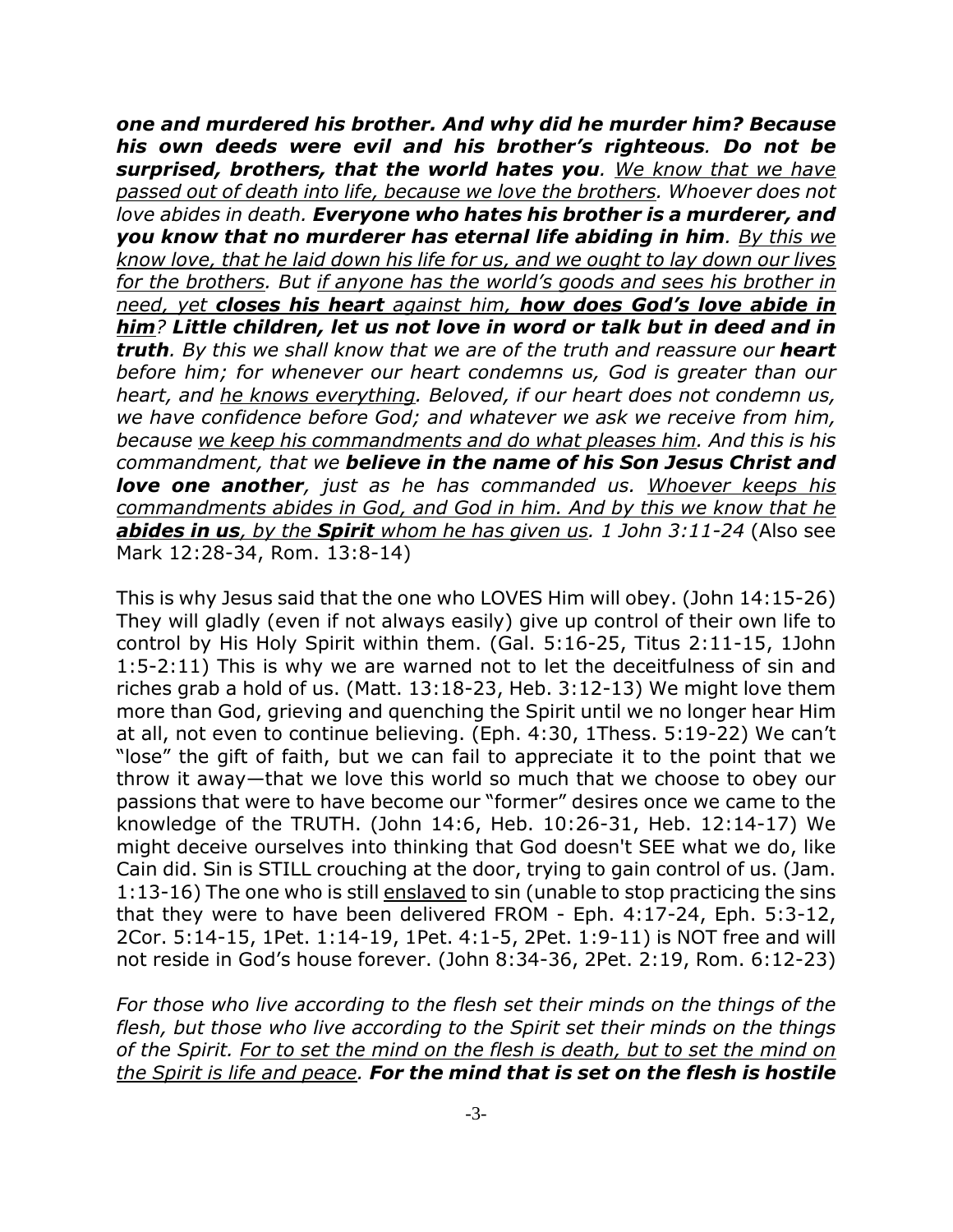*to God, for it does not submit to God's law; indeed, it cannot. Those who are in the flesh cannot please God. You, however, are not in the flesh but in the Spirit, if in fact the Spirit of God dwells in you. Anyone who does not have the Spirit of Christ does not belong to him. But if Christ is in you, although the body is dead because of sin, the Spirit is life because of righteousness. If the Spirit of him who raised Jesus from the dead dwells in you, he who raised Christ Jesus from the dead will also give life to your mortal bodies through his Spirit who dwells in you. So then, brothers, we are debtors, not to the flesh, to live according to the flesh. For if you live according to the flesh you will die, but if by the Spirit you put to death the deeds of the body, you will live. For all who are led by the Spirit of God are sons of God. For you did not receive the spirit of slavery to fall back into fear, but you have received the Spirit of adoption as sons, by whom we cry, "Abba! Father!" The Spirit himself bears witness with our spirit that we are children of God, and if children, then heirs—heirs of God and fellow heirs with Christ, provided we suffer with him in order that we may also be glorified with him. Romans 8:5-17*

*They kill the widow and the sojourner, and murder the fatherless; and they say, "The LORD does not see; the God of Jacob does not perceive." Understand, O dullest of the people! Fools, when will you be wise? He who planted the ear, does he not hear? He who formed the eye, does he not see? He who disciplines the nations, does he not rebuke? He who teaches man knowledge—the LORD—knows the thoughts of man, that they are futile. Blessed is the man whom you discipline, O LORD, and whom you teach out of your law, to give him rest from days of trouble, until a pit is dug for the wicked. For the LORD will not forsake his people; he will not abandon his heritage; for justice will return to the righteous, and all the upright in heart will follow it. Psalm 94:6-15* (Also see Rev. 18, Rev. 16:4-7, Rev. 19:1-3.)

*"Hear then the parable of the sower: When anyone hears the word of the kingdom and does not understand it, the evil one comes and snatches away what has been sown in his heart. This is what was sown along the path. As for what was sown on rocky ground, this is the one who hears the word and immediately receives it with joy, yet he has no root in himself, but endures for a while, and when tribulation or persecution arises on account of the word, immediately he falls away. As for what was sown among thorns, this is the one who hears the word, but the cares of the world and the deceitfulness of riches choke the word, and it proves unfruitful. As for what was sown on good soil, this is the one who hears the word and understands it. He indeed bears fruit and yields, in one case a hundredfold, in another sixty, and in another thirty." Matthew 13:18-23*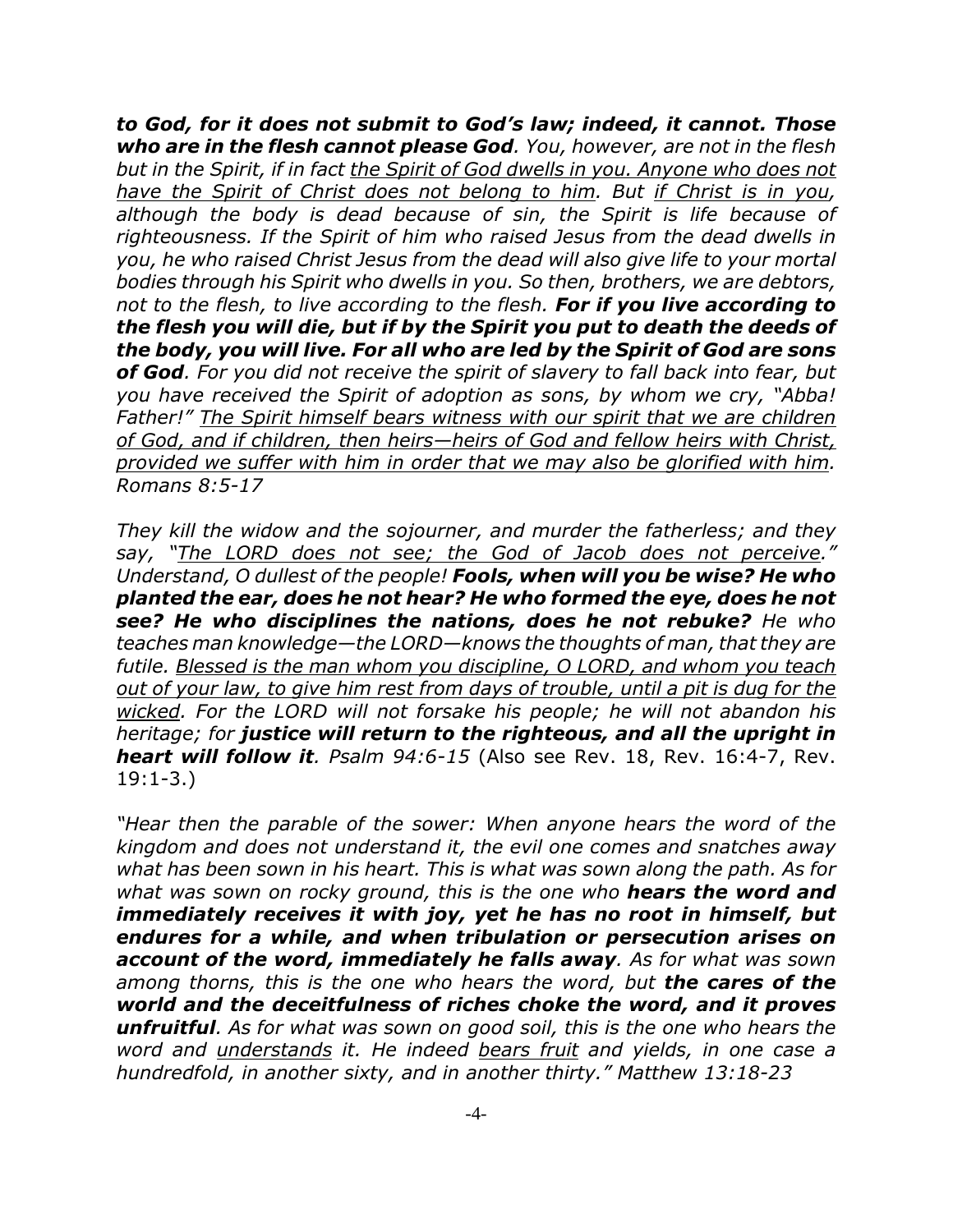*"You are the salt of the earth, but if salt has lost its taste, how shall its saltiness be restored? It is no longer good for anything except to be thrown out and trampled under people's feet. You are the light of the world. A city set on a hill cannot be hidden. Nor do people light a lamp and put it under a basket, but on a stand, and it gives light to all in the house. In the same way, let your light shine before others, so that they may see your good works and give glory to your Father who is in heaven." Matthew 5:13-16*

*But godliness with contentment is great gain, for we brought nothing into the world, and we cannot take anything out of the world. But if we have food and clothing, with these we will be content. But those who desire to be rich fall into temptation, into a snare, into many senseless and harmful desires that plunge people into ruin and destruction. For the love of money is a root of all kinds of evils. It is through this craving that some have wandered away from the faith and pierced themselves with many pangs. But as for you, O man of God, flee these things. Pursue righteousness, godliness, faith, love, steadfastness, gentleness. Fight the good fight of the faith. Take hold of the eternal life to which you were called and about which you made the good confession in the presence of many witnesses. 1 Timothy 6:6-12*

People who believe (and possibly teach) that God is like a hammer waiting to come down and pound anyone who isn't perfect at all times are deceived (and possibly deceivers). God does NOT force us to obey Him. The obedience to Him of His children is out of LOVE. There is NO WAY to force anyone to love someone. We all know that. Those who DO love God and belong to Him will be disciplined out of LOVE as needed. Whoever refuses to discipline their child HATES their child. God's words, not mine. (Prov. 13:24) A willful, disobedient child is a shame instead of a delight to his or her parents. (Prov. 29:15, 17, Prov. 20:7, Prov. 22:15, Prov. 23:13-14, Prov. 28:7) Would God say that to us about OUR children and then let HIS children run wild? No. He wouldn't. (Deut. 8:5) Remember, there's a difference between punishment and discipline even though both are unpleasant at the time. Jesus took ALL of our punishment upon Himself on the cross. (2Cor. 5:19-21, Rom. 3:21-26, 1John 2:2, Col. 1:19-20)

*Therefore, since we are surrounded by so great a cloud of witnesses, let us also lay aside every weight, and sin which clings so closely, and let us run with endurance the race that is set before us, looking to Jesus, the founder and perfecter of our faith, who for the joy that was set before him endured the cross, despising the shame, and is seated at the right hand of the throne of God. Consider him who endured from sinners such hostility against*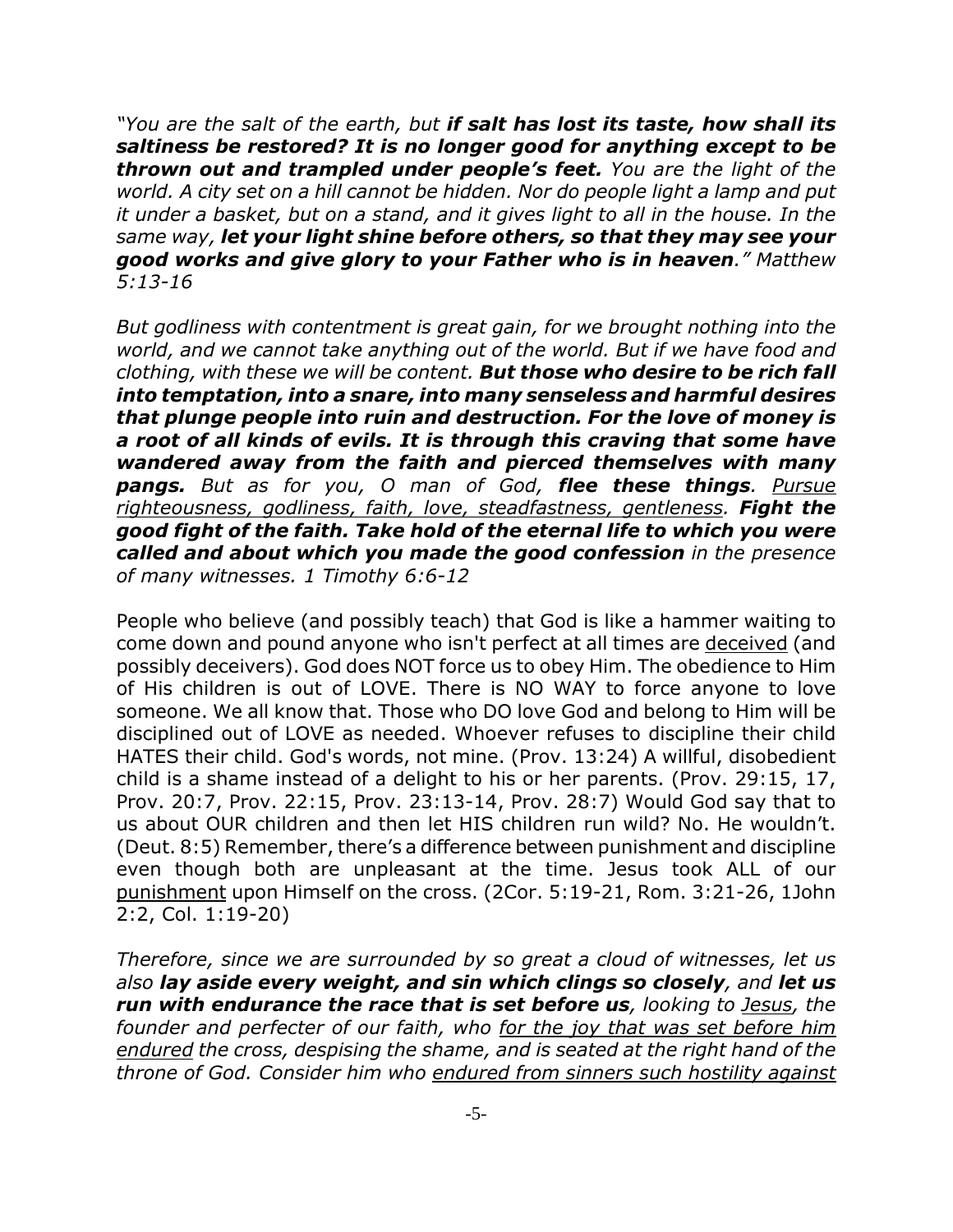*himself, so that you may not grow weary or fainthearted. In your struggle against sin you have not yet resisted to the point of shedding your blood. And have you forgotten the exhortation that addresses you as sons? "My son, do not regard lightly the discipline of the Lord, nor be weary when reproved by him. For the Lord disciplines the one he loves, and chastises every son whom he receives." It is for discipline that you have to endure. God is treating you as sons. For what son is there whom his father does not discipline? If you are left without discipline, in which all have participated, then you are illegitimate children and not sons. Besides this, we have had earthly fathers who disciplined us and we respected them. Shall we not much more be subject to the Father of spirits and live? For they disciplined us for a short time as it seemed best to them, but he disciplines us for our good, that we may share his holiness. For the moment all discipline seems painful rather than pleasant, but later it yields the peaceful fruit of righteousness to those who have been trained by it. Hebrews 12:1-11*

*Honor the LORD with your wealth and with the firstfruits of all your produce; then your barns will be filled with plenty, and your vats will be bursting with wine. My son, do not despise the LORD's discipline or be weary of his reproof, for the LORD reproves him whom he loves, as a father the son in whom he delights. Proverbs 3:9-12* (Also see my articles "Wisdom from Above" and "Buy Wisdom".)

*Those whom I love, I reprove and discipline, so be zealous and repent. Revelation 3:19*

*There is no fear in love, but perfect love casts out fear. For fear has to do with punishment, and whoever fears has not been perfected in love. We love because he first loved us. If anyone says, "I love God," and hates his brother, he is a liar; for he who does not love his brother whom he has seen cannot love God whom he has not seen. And this commandment we have from him: whoever loves God must also love his brother. 1 John 4:18-21*

All of the relationships we experience in this life (mother/father, husband/wife, parent/child, brother/sister, friend, employer/employee, ruler/subject, etc.) are examples of some aspect of our relationship with God. That is why we, if we are His children, must follow HIS pattern and design for those relationships. The lesson is lost otherwise. If we rearrange everything the way we think is best, we make ourselves into "gods" instead of submitting to the ONE, TRUE God. (Isa. 29:16) God is faithful and desires faithfulness. (Psa. 100:5, Rev. 2:10, Rev. 3:11, Matt. 25:21, Luke 19:17, Gal. 6:7-10, Luke 9:62, Matt. 10:32-33) God is love and desires love—don't forget that love equals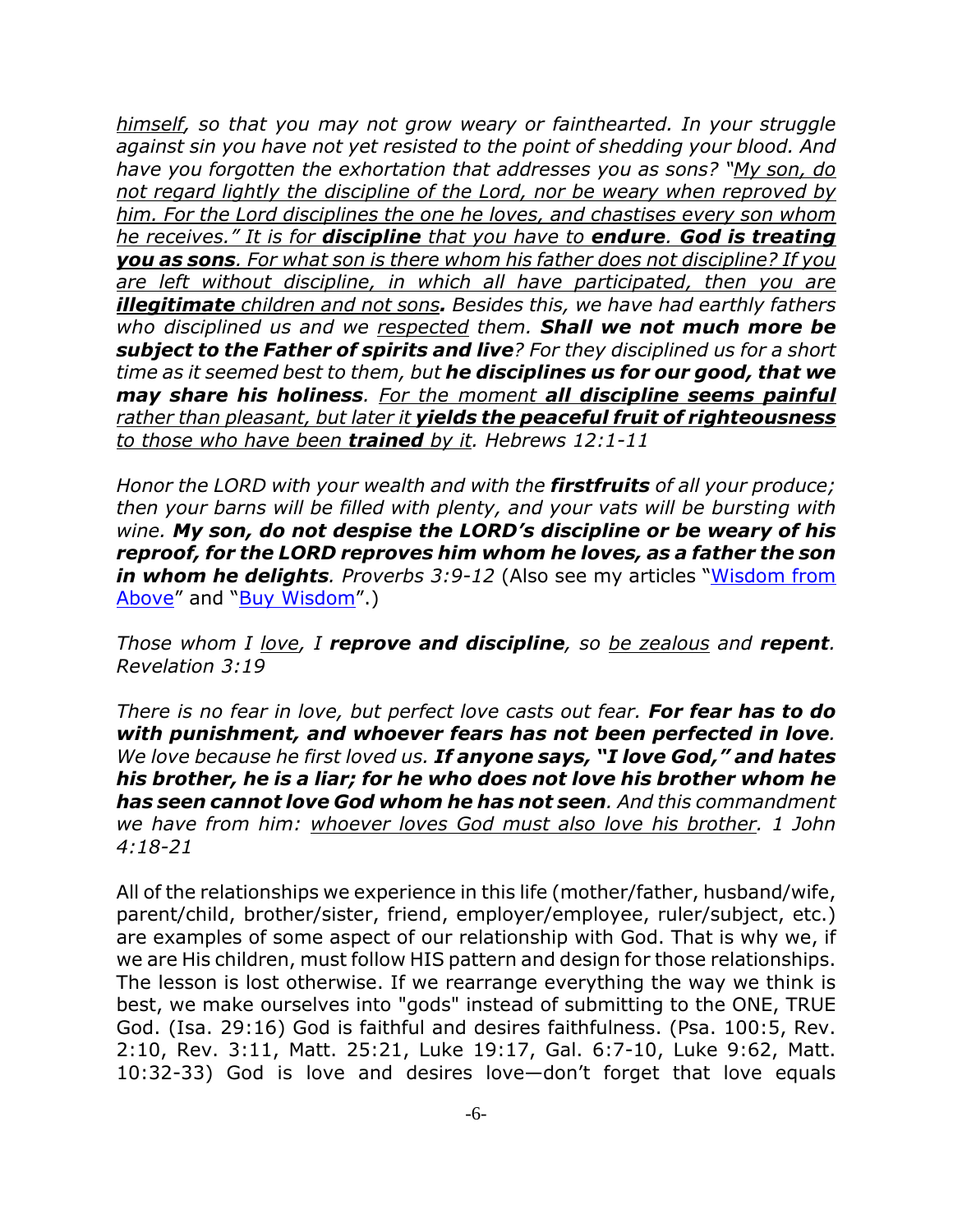obedience to God. (Psa. 40:6-7, John 14:15-21, Matt. 7:13-14, Matt. 7:21-29, Luke 6:46-49, Jam. 2:14-26) He is just and compassionate and desires justice and compassion. (Isa. 1:16-17, Amos 5:15, Matt. 5:43-48) And don't forget, God is truth and desires truthfulness. (John 1:14, Eph. 4:25-32, Rev. 21:8) We don't PICK which of these we like and discard the rest.

*The works of his hands are faithful and just; all his precepts are trustworthy; they are established forever and ever, to be performed with faithfulness and uprightness. He sent redemption to his people; he has commanded his covenant forever. Holy and awesome is his name! The fear of the LORD is the firstfruits of wisdom; all those who practice it have a good understanding. His praise endures forever! Psalm 111:7-10*

*Beloved, let us love one another, for love is from God, and whoever loves has been born of God and knows God. Anyone who does not love does not know God, because God is love. 1 John 4:7-8*

*For I desire steadfast love and not sacrifice, the knowledge of God rather than burnt offerings. Hosea 6:6*

*But be doers of the word, and not hearers only, deceiving yourselves. For if anyone is a hearer of the word and not a doer, he is like a man who looks intently at his natural face in a mirror. For he looks at himself and goes away and at once forgets what he was like. But the one who looks into the perfect law, the law of liberty, and perseveres, being no hearer who forgets but a doer who acts, he will be blessed in his doing. If anyone thinks he is religious and does not bridle his tongue but deceives his heart, this person's religion is worthless. Religion that is pure and undefiled before God, the Father, is this: to visit orphans and widows in their affliction, and to keep oneself unstained from the world. James 1:22-27*

*So Jesus said to the Jews who had believed him, "If you abide in my word, you are truly my disciples, and you will know the truth, and the truth will set you free." John 8:31-32*

*Jesus said to him, "I am the way, and the truth, and the life. No one comes to the Father except through me." John 14:6*

*If we receive the testimony of men, the testimony of God is greater, for this is the testimony of God that he has borne concerning his Son. Whoever believes in the Son of God has the testimony in himself. Whoever does not believe God has made him a liar, because he has not believed in the testimony that God has borne concerning his Son. And this is the*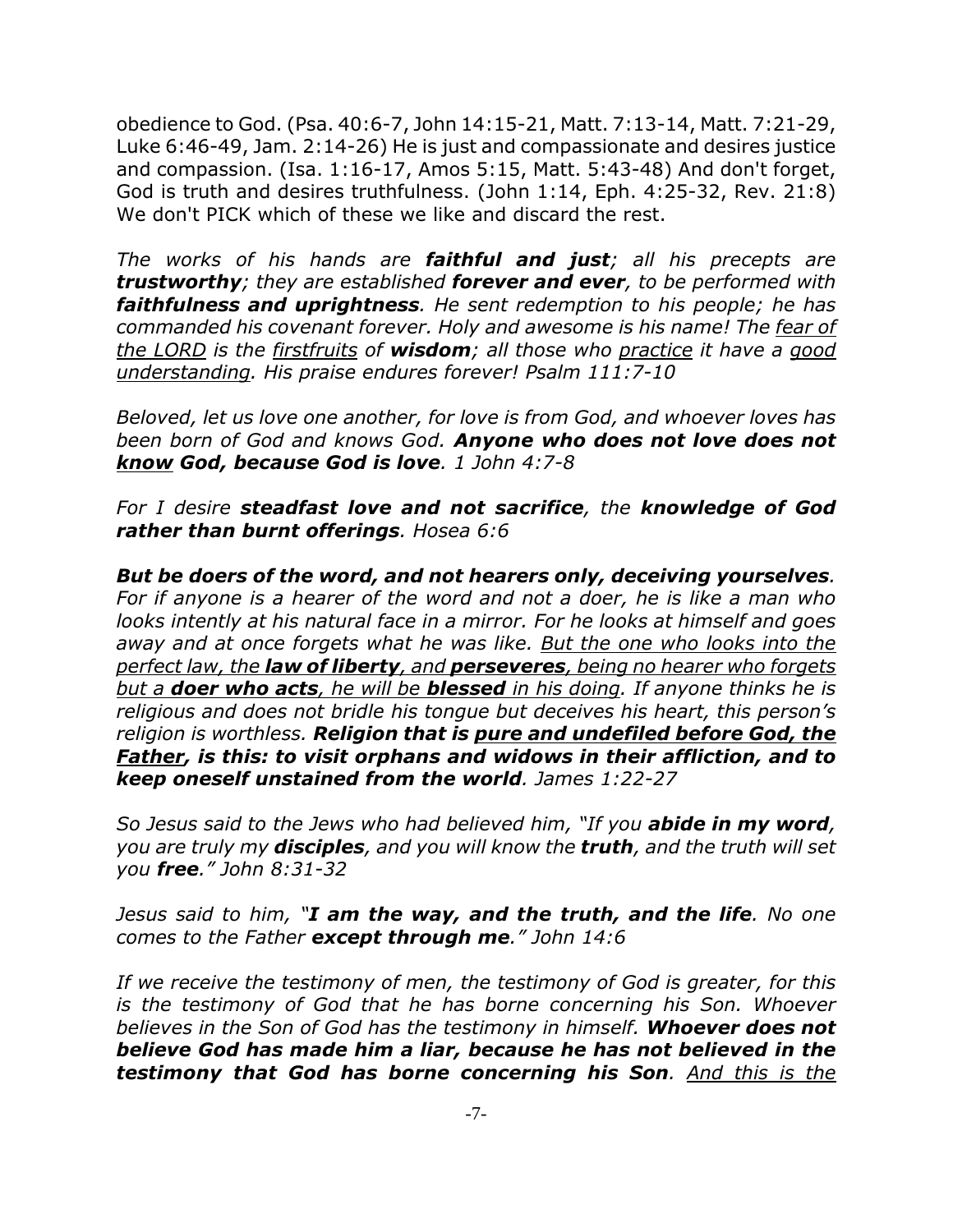*testimony, that God gave us eternal life, and this life is in his Son. Whoever has the Son has life; whoever does not have the Son of God does not have life. 1 John 5:9-12*

The first step is faith. Whoever doesn't believe will perish. (John 3:18, 3:36) Then we get to know more about our great God and we come to love and respect Him. It truly sinks in for us what it has cost Him to save us, and we are grateful. Out of that love, gratitude and respect comes obedience to His perfect will and trust in His perfect ways. It's not complicated!

## *And without faith it is impossible to please him, for whoever would draw near to God must believe that he exists and that he rewards those who seek him. Hebrews 11:6*

*You adulterous people! Do you not know that friendship with the world is enmity with God? Therefore whoever wishes to be a friend of the world makes himself an enemy of God. Or do you suppose it is to no purpose that the Scripture says, "He yearns jealously over the spirit that he has made to dwell in us"? But he gives more grace. Therefore it says, "God opposes the proud, but gives grace to the humble." Submit yourselves therefore to God. Resist the devil, and he will flee from you. Draw near to God, and he will draw near to you. Cleanse your hands, you sinners, and purify your hearts, you double-minded. Be wretched and mourn and weep. Let your laughter be turned to mourning and your joy to gloom. Humble yourselves before the Lord, and he will exalt you. James 4:4-10*

So will we humble ourselves? Jesus set us an example to follow. (Phil. 2:5-11, Matt. 20:25-28, Mark 10:42-45, Matt. 23:11-12) Will we take the time to KNOW God? We do this by reading our Bibles and also by observing the wonderful things He has done around us—by everything He has made—all of nature testifies to His work of creation. (Rom. 1:18-20)

*The heavens declare the glory of God, and the sky above proclaims his handiwork. Day to day pours out speech, and night to night reveals knowledge. There is no speech, nor are there words, whose voice is not heard. Their voice goes out through all the earth, and their words to the end of the world. In them he has set a tent for the sun, which comes out like a bridegroom leaving his chamber, and, like a strong man, runs its course with joy. Its rising is from the end of the heavens, and its circuit to the end of them, and there is nothing hidden from its heat. The law of the LORD is perfect, reviving the soul; the testimony of the LORD is sure, making wise the simple; the precepts of the LORD are right, rejoicing the heart; the commandment of the LORD is pure, enlightening the eyes; the fear of the*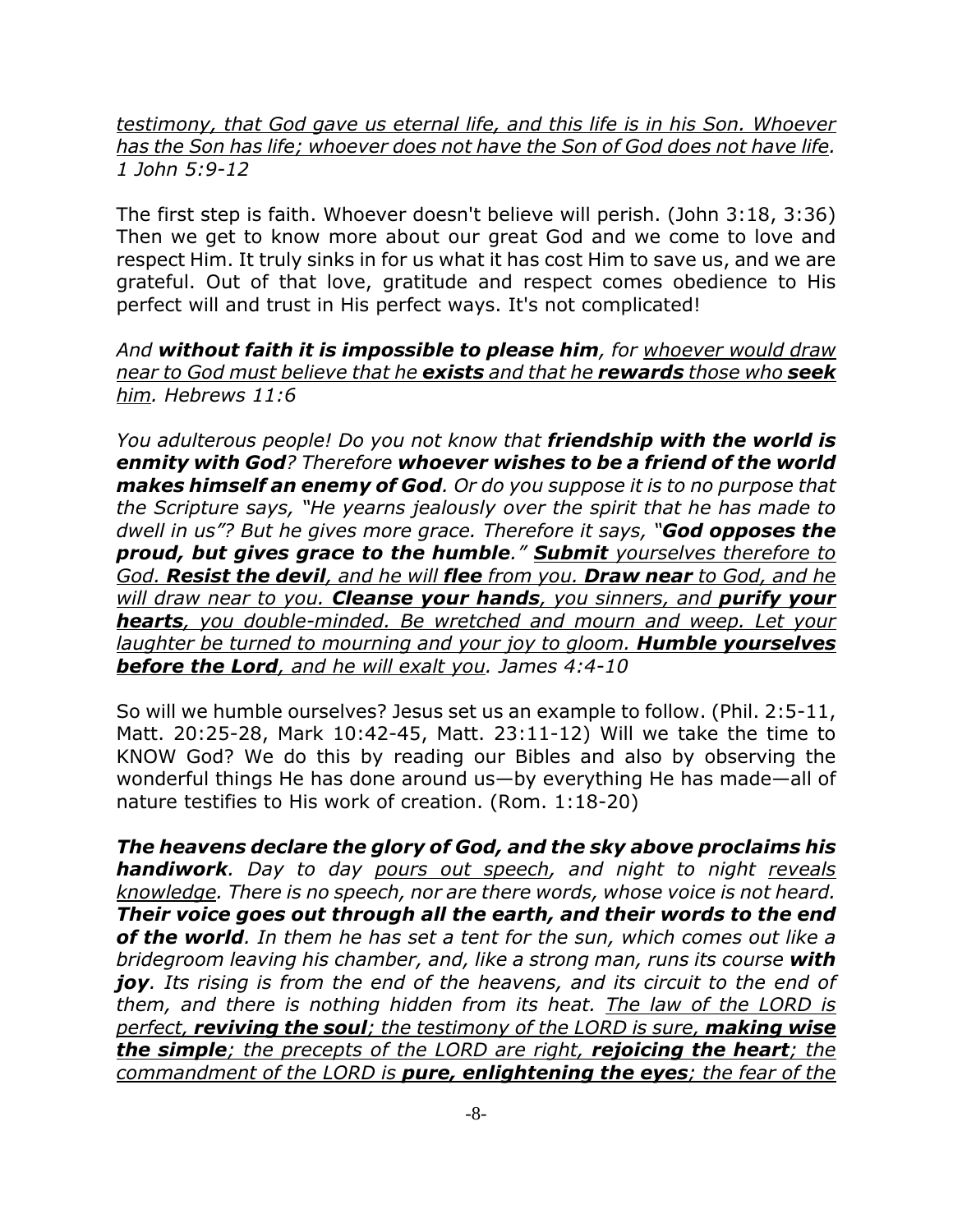*LORD is clean, enduring forever; the rules of the LORD are true, and righteous altogether. More to be desired are they than gold, even much fine gold; sweeter also than honey and drippings of the honeycomb. Moreover, by them is your servant warned; in keeping them there is great reward. Who can discern his errors? Declare me innocent from hidden faults. Keep back your servant also from presumptuous sins; let them not have dominion over me! Then I shall be blameless, and innocent of great transgression. Let the words of my mouth and the meditation of my heart be acceptable in your sight, O LORD, my rock and my redeemer. Psalm 19:1-14*

Will we contemplate what it was like for God to give up His one and only begotten Son for us, and for Jesus to suffer and lay down His life for us? If that isn't love, then what is? (John 15:12-17)

*For while we were still weak, at the right time Christ died for the ungodly. For one will scarcely die for a righteous person—though perhaps for a good person one would dare even to die— but God shows his love for us in that while we were still sinners, Christ died for us. Romans 5:6-8*

*In this the love of God was made manifest among us, that God sent his only Son into the world, so that we might live through him. In this is love, not that we have loved God but that he loved us and sent his Son to be the propitiation for our sins. 1 John 4:9-10*

*"For God so loved the world, that he gave his only begotten Son, that whoever believes in him should not perish but have eternal life. For God did not send his Son into the world to condemn the world, but in order that the world might be saved through him. Whoever believes in him is not condemned, but whoever does not believe is condemned already, because he has not believed in the name of the only Son of God." John 3:16-18*

*"I am the good shepherd. I know my own and my own know me, just as the Father knows me and I know the Father; and I lay down my life for the sheep. And I have other sheep that are not of this fold. I must bring them also, and they will listen to my voice. So there will be one flock, one shepherd. For this reason the Father loves me, because I lay down my life that I may take it up again. No one takes it from me, but I lay it down of my own accord. I have authority to lay it down, and I have authority to take it up again. This charge I have received from my Father." John 10:14-18*

*Behold, my servant shall act wisely; he shall be high and lifted up, and shall be exalted. As many were astonished at you—his appearance was so marred, beyond human semblance, and his form beyond that of the*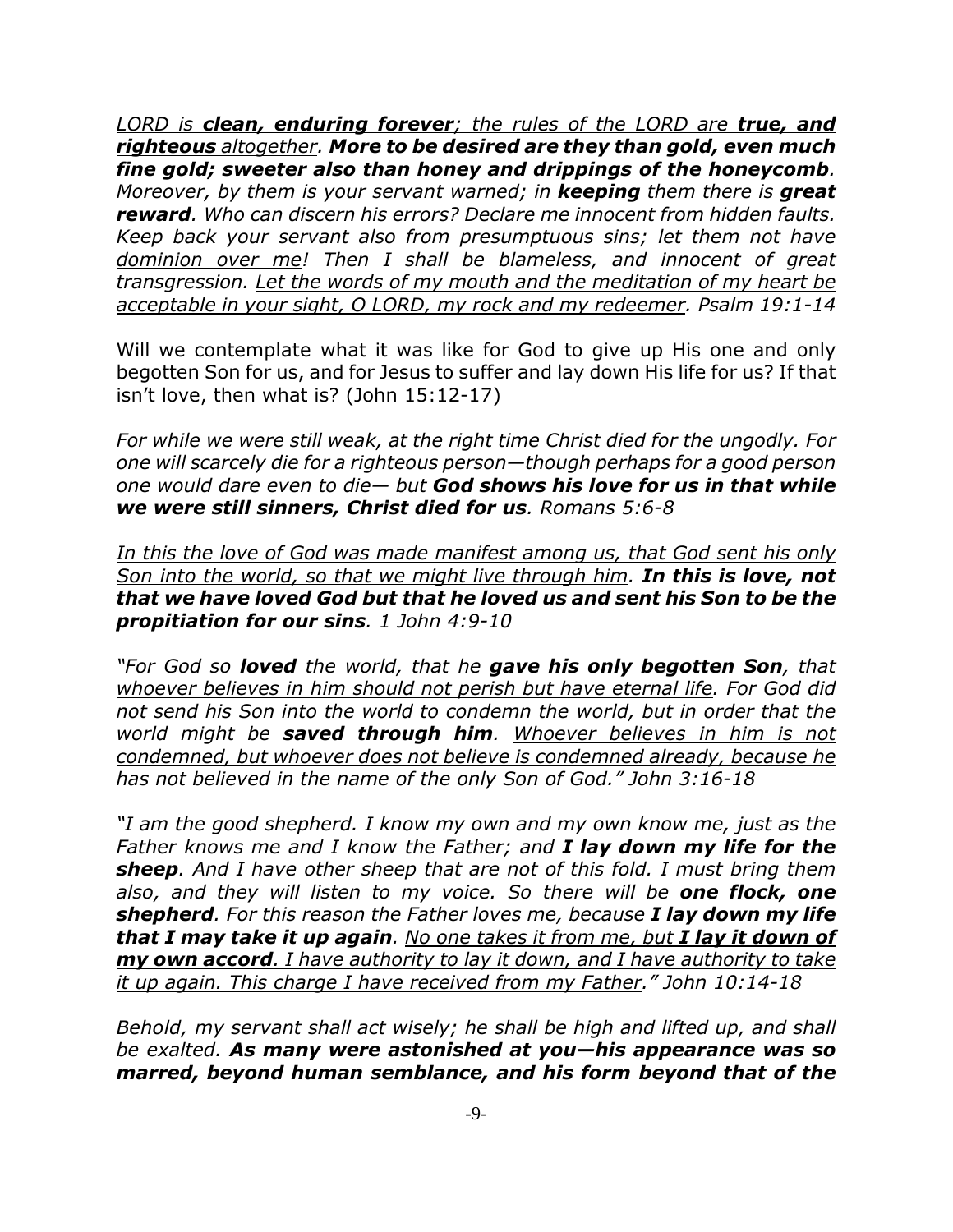*children of mankind—so shall he sprinkle many nations; kings shall shut their mouths because of him; for that which has not been told them they see, and that which they have not heard they understand. Who has believed what he has heard from us? And to whom has the arm of the LORD been revealed? For he grew up before him like a young plant, and like a root out of dry ground; he had no form or majesty that we should look at him, and no beauty that we should desire him. He was despised and rejected by men; a man of sorrows, and acquainted with grief; and as one from whom men hide their faces he was despised, and we esteemed him not. Surely he has borne our griefs and carried our sorrows; yet we esteemed him stricken, smitten by God, and afflicted. But he was pierced for our transgressions; he was crushed for our iniquities; upon him was the chastisement that brought us peace, and with his wounds we are healed. All we like sheep have gone astray; we have turned—every one—to his own way; and the LORD has laid on him the iniquity of us all. He was oppressed, and he was afflicted, yet he opened not his mouth; like a lamb that is led to the slaughter, and like a sheep that before its shearers is silent, so he opened not his mouth. By oppression and judgment he was taken away; and as for his generation, who considered that he was cut off out of the land of the living, stricken for the transgression of my people? And they made his grave with the wicked and with a rich man in his death, although he had done no violence,* and there was no deceit in his mouth. Yet it was the will of the LORD to **crush** *him; he has put him to grief; when his soul makes an offering for guilt, he shall see his offspring; he shall prolong his days; the will of the LORD shall prosper in his hand. Out of the anguish of his soul he shall see and be satisfied; by his knowledge shall the righteous one, my servant, make many to be accounted righteous, and he shall bear their iniquities. Therefore I will divide him a portion with the many, and he shall divide the spoil with the strong, because he poured out his soul to death and was numbered with the transgressors; yet he bore the sin of many, and makes intercession for the transgressors. Isaiah 52:13-53:12*

*For Christ has entered, not into holy places made with hands, which are copies of the true things, but into heaven itself, now to appear in the presence of God on our behalf. Nor was it to offer himself repeatedly, as the high priest enters the holy places every year with blood not his own, for then he would have had to suffer repeatedly since the foundation of the world. But as it is, he has appeared once for all at the end of the ages to put away sin by the sacrifice of himself. And just as it is appointed for man to die once, and after that comes judgment, so Christ, having been offered once to bear the sins of many, will appear a second time, not to deal with sin but to save those who are eagerly waiting for him. Hebrews 9:24-28*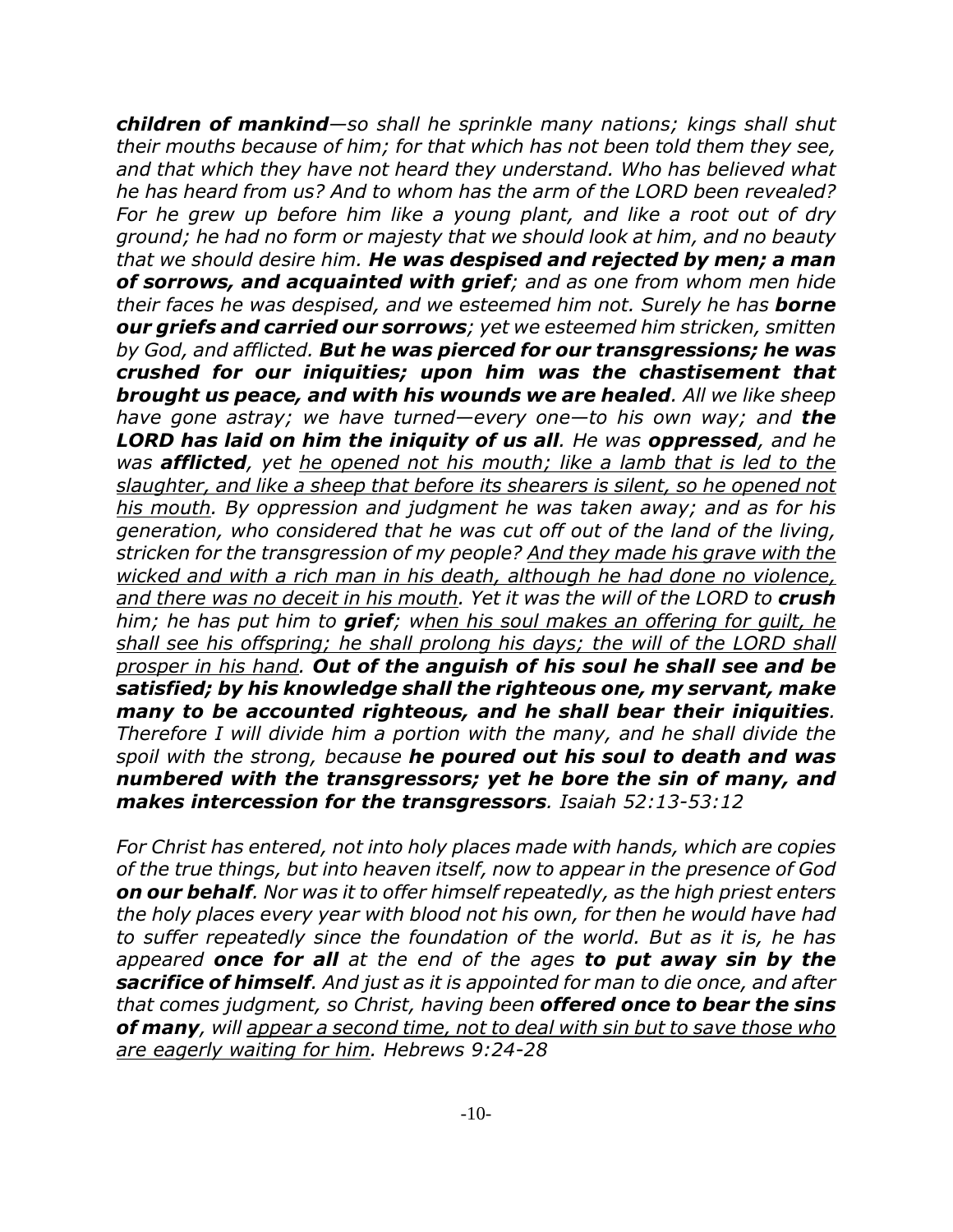There is a picture of how God would later offer His Son when Abraham was tested as to whether he would obey the voice of God telling him to offer up his son whom he loved (the only one of his wife, Sarah—a son of promise born after waiting for him a lifetime). Abraham didn't have to sacrifice Isaac in the end, but he trusted God and was willing to do so if God required it. (Gen. 22) He KNEW that God would NEVER do anything evil. (Psa. 5:4-6) He knew that there was a good purpose in all of it, which turned out to be how he passed the test and became the "father" of our faith. (Gen. 22:15-18, Rom. 4:16-25, Matt. 22:32, Heb. 11:17-19) (Just as God gave His Son ONCE, this test of Abraham was a ONE-time event. God does NOT tell anyone else to kill their child. Those who say they hear a voice telling them to do wicked things are NOT hearing from God.)

From Abraham's son Isaac came Jacob, whose name was later changed to Israel and he became the father of the twelve tribes. (Gen. 32:28, Gen. 35:22-26) Gentile believers in this age are being grafted into the "olive tree" of God's chosen people, Israel. (Rom. 11:17-36, Rom. 9:4-5, Acts 15:10-11, 19-20, Acts 21:25, Col. 2:16-19, 23, John 6:63, Rom. 14:5-21, 1Tim. 4:1-4) (Note that from olives come oil that fuels lamps and gives light. Isa. 49:1-7, Luke 2:32, Acts 26:12-18, Acts 13:47, Acts 26:22-23, 2Cor. 4:3-7, Matt. 25:1-13)

In fact, the way that Abraham obtains a wife for Isaac is also a picture of the Father drawing believers to Jesus. Rebekah was not FORCED to follow the servant (a picture of the Holy Spirit) back to Isaac. She went willingly. So will we follow Jesus with our whole hearts, if we are wise like Rebekah, and also like Caleb (who entered the promised land—a picture of the kingdom of God after following God wholeheartedly). (Gen. 24, Num. 32:10-13, Deut. 1:34-36, Josh. 14:14)

If we do these things—if we will humble ourselves and admit that God is God and we are not, and seek to know Him, I guaranty that LOVE will be the result. TRUE love—not as the world loves, which means permissiveness, but the kind that comes from God—with fruits of the Spirit, including love and self-control. (Gal. 5:22-23) We are NOT left on our own to try to do God's will and please Him. (John 14:15-21, Phil. 2:12-16)

*His divine power has granted to us all things that pertain to life and godliness, through the knowledge of him who called us to his own glory and excellence, by which he has granted to us his precious and very great promises, so that through them you may become partakers of the divine nature, having escaped from the corruption that is in the world because of sinful desire. For this very reason, make every effort to supplement your faith*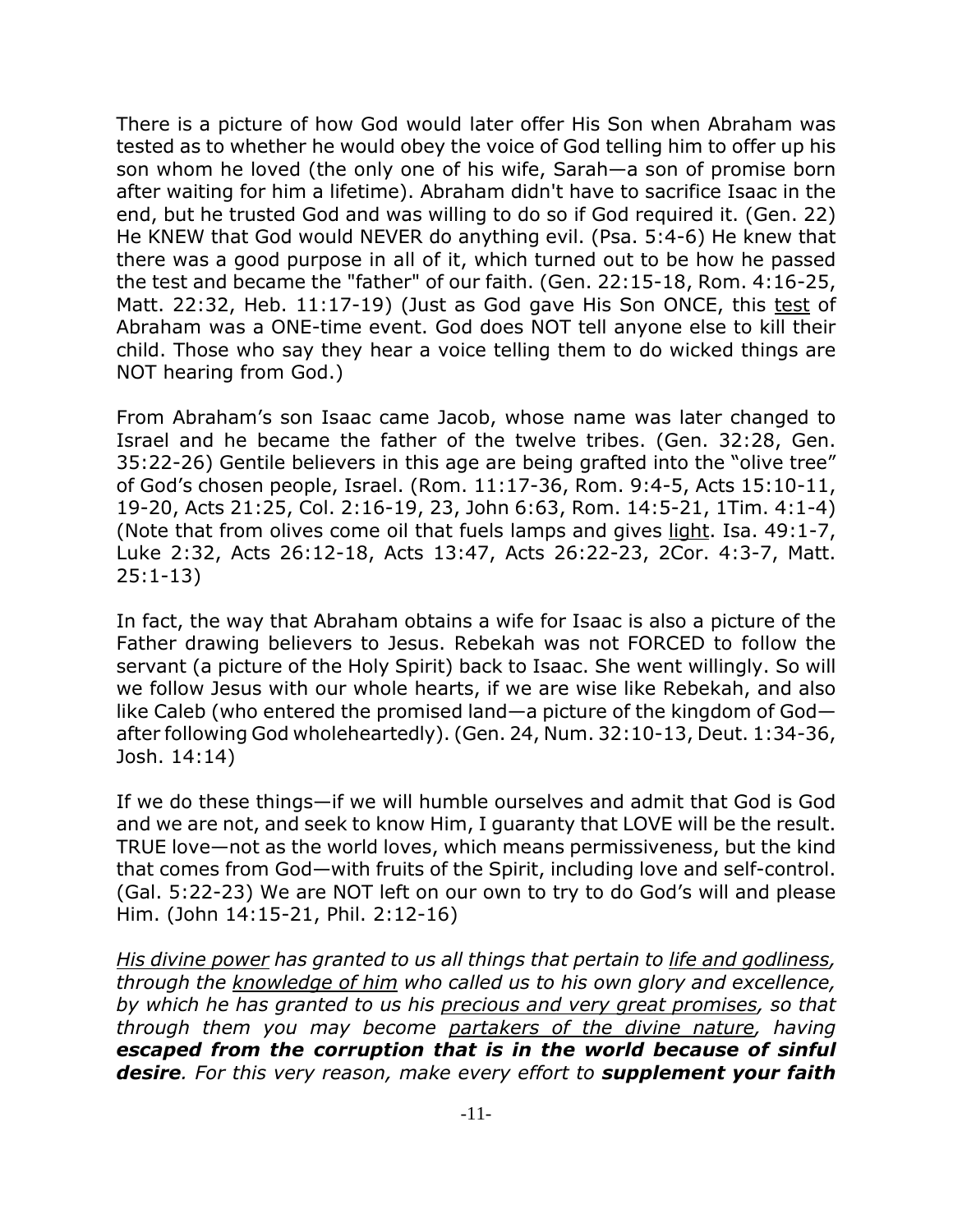*with virtue, and virtue with knowledge, and knowledge with self-control, and self-control with steadfastness, and steadfastness with godliness, and godliness with brotherly affection, and brotherly affection with love. For if these qualities are yours and are increasing, they keep you from being ineffective or unfruitful in the knowledge of our Lord Jesus Christ. For whoever lacks these qualities is so nearsighted that he is blind, having forgotten that he was cleansed from his former sins. Therefore, brothers, be all the more diligent to confirm your calling and election, for if you practice these qualities you will never fall. For in this way there will be richly provided for you an entrance into the eternal kingdom of our Lord and Savior Jesus Christ. Therefore I intend always to remind you of these qualities, though you know them and are established in the truth that you have. I think it right, as long as I am in this body, to stir you up by way of reminder, since I know that the putting off of my body will be soon, as our Lord Jesus Christ made clear to me. And I will make every effort so that after my departure you may be able at any time to recall these things. 2 Peter 1:3-15*

*Put to death therefore what is earthly in you: sexual immorality, impurity, passion, evil desire, and covetousness, which is idolatry. On account of these the wrath of God is coming. In these you too once walked, when you were living in them. But now you must put them all away: anger, wrath, malice, slander, and obscene talk from your mouth. Do not lie to one another, seeing that you have put off the old self with its practices and have put on the new self, which is being renewed in knowledge after the image of its creator. Here there is not Greek and Jew, circumcised and uncircumcised, barbarian, Scythian, slave, free; but Christ is all, and in all. Put on then, as God's chosen ones, holy and beloved, compassionate hearts, kindness, humility, meekness, and patience, bearing with one another and, if one has a complaint against another, forgiving each other; as the Lord has forgiven you, so you also must forgive. And above all these put on love, which binds everything together in perfect harmony. And let the peace of Christ rule in your hearts, to which indeed you were called in one body. And be thankful. Let the word of Christ dwell in you richly, teaching and admonishing one another in all wisdom, singing psalms and hymns and spiritual songs, with thankfulness in your hearts to God. And whatever you do, in word or deed, do everything in the name of the Lord Jesus, giving thanks to God the Father through him. Colossians 3:5-17* (Also Col. 3:18-25)

*Look carefully then how you walk, not as unwise but as wise, making the best use of the time, because the days are evil. Therefore do not be foolish, but understand what the will of the Lord is. And do not get drunk with wine, for that is debauchery, but be filled with the Spirit, addressing one*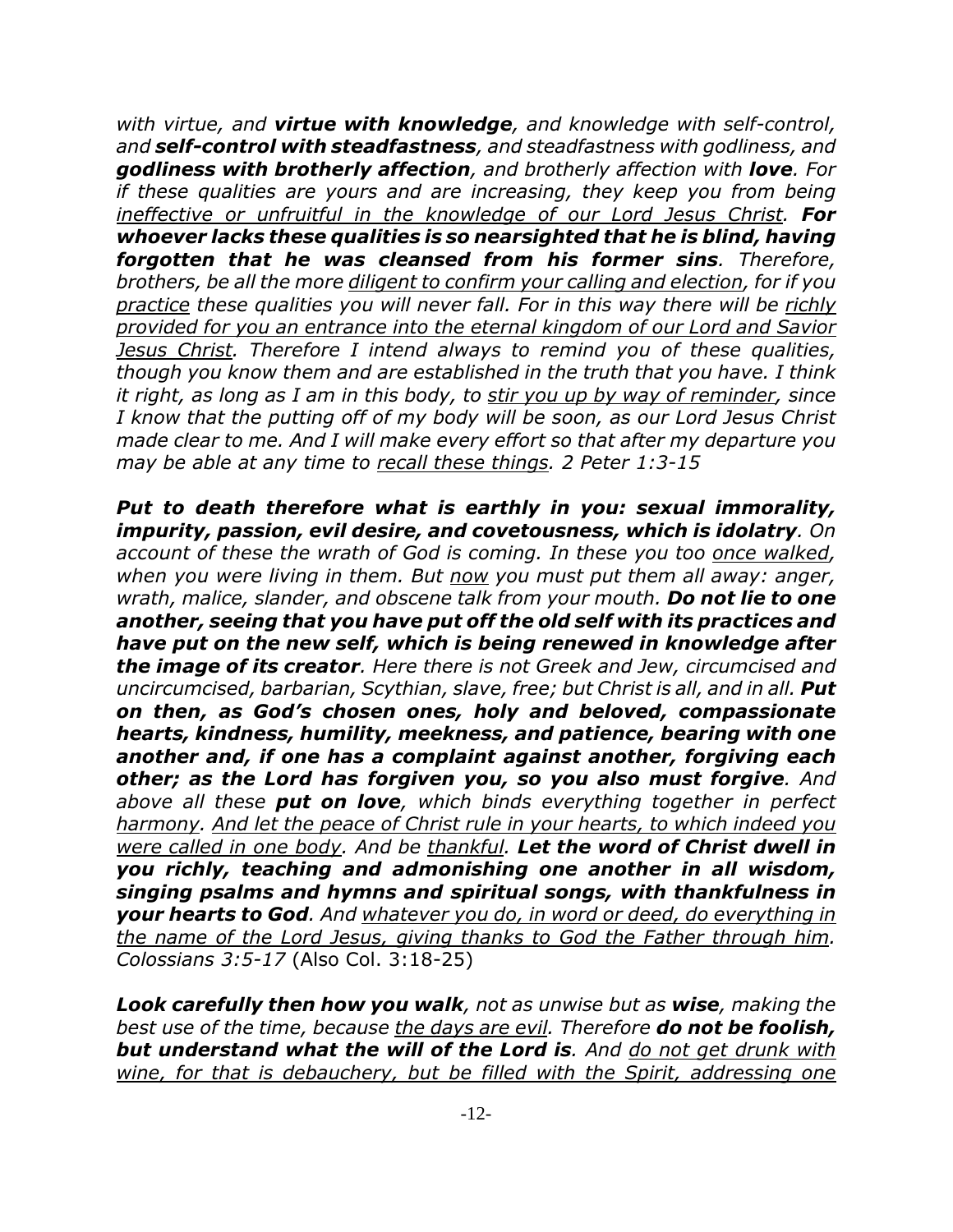*another in psalms and hymns and spiritual songs, singing and making melody to the Lord with your heart, giving thanks always and for everything to God the Father in the name of our Lord Jesus Christ, submitting to one another out of reverence for Christ. Ephesians 5:15-21*

If we PREFER to be "free" according to the definition of this world (to do evil), then God WILL "give us up" (but not until we have resisted His Spirit to the point of finally renouncing our faith altogether, no longer believing - Heb. 6:4- 8) and let us go our own way. (Rom. 1:24-32, 2Pet. 2:18-22, John 8:34, 1John 3:4-10) But the end result will be DRASTICALLY different than what we expected. We will find in the end that we have given up our soul to gain the world, and that the world has passed away, leaving us with nothing but an eternity of suffering to look forward to. Not a pretty sight, is it?

*Do not love the world or the things in the world. If anyone loves the world, the love of the Father is not in him. For all that is in the world—the desires of the flesh and the desires of the eyes and pride of life—is not from the Father but is from the world. And the world is passing away along with its desires, but whoever does the will of God abides forever. 1 John 2:15-17*

*Then Jesus told his disciples, "If anyone would come after me, let him deny himself and take up his cross and follow me. For whoever would save his life will lose it, but whoever loses his life for my sake will find it. For what will it profit a man if he gains the whole world and forfeits his soul? Or what shall a man give in return for his soul? For the Son of Man is going to come with his angels in the glory of his Father, and then he will repay each person according to what he has done." Matthew 16:24-27*

*Then I saw a great white throne and him who was seated on it. From his presence earth and sky fled away, and no place was found for them. And I saw the dead, great and small, standing before the throne, and books were opened. Then another book was opened, which is the book of life. And the dead were judged by what was written in the books, according to what they had done. And the sea gave up the dead who were in it, Death and Hades gave up the dead who were in them, and they were judged, each one of them, according to what they had done. Then Death and Hades were thrown into the lake of fire. This is the second death, the lake of fire. And if anyone's name was not found written in the book of life, he was thrown into the lake of fire. Revelation 20:11-15*

We have received an amazing offer. We can become children of God by believing in our hearts and confessing with our mouths that Jesus, the Son of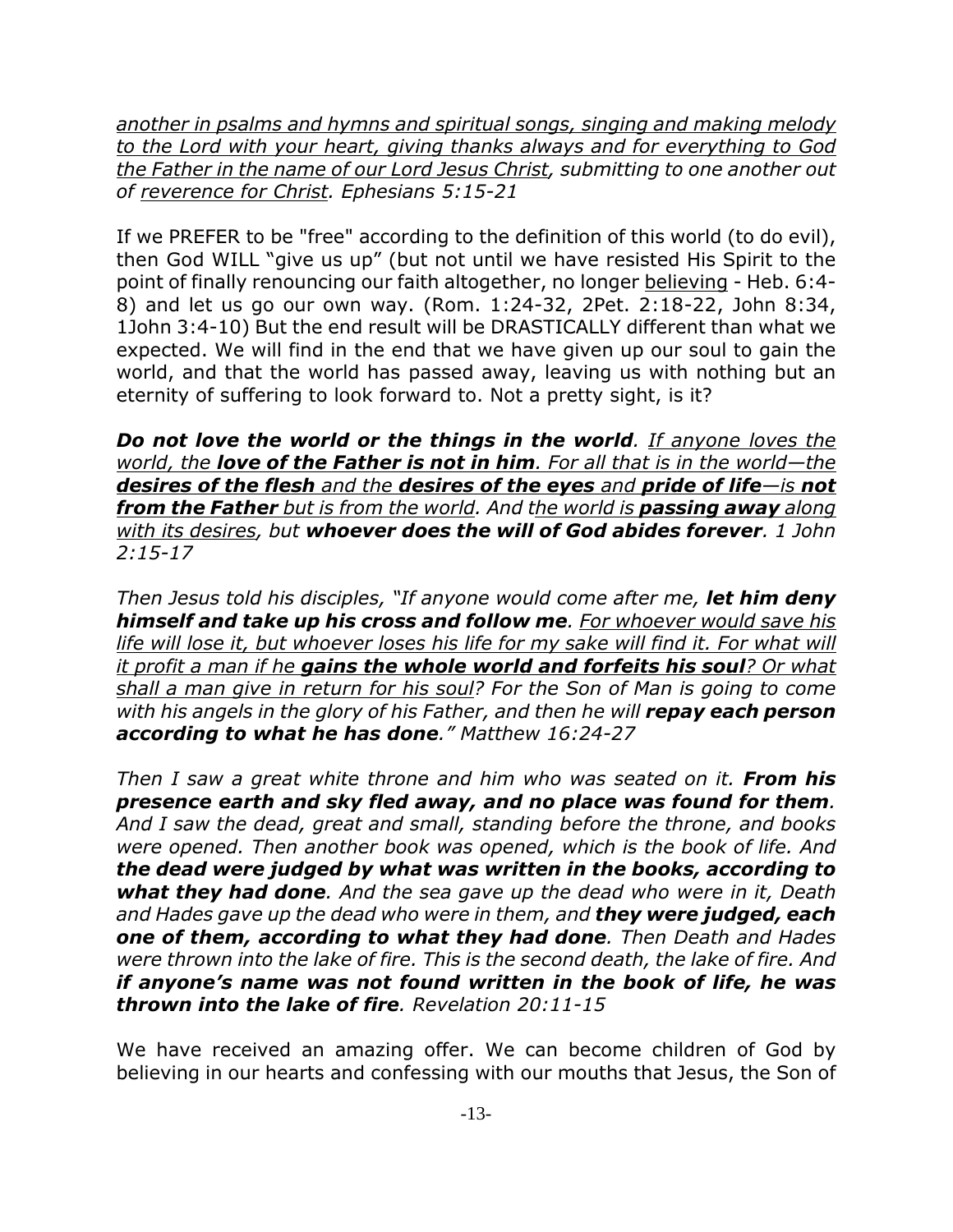God, died for us to take the punishment for OUR sins, and rose again to be our Lord, King and Savior FOREVER—starting in THIS life. (Rom. 10:8-10, Rev. 19:16, Rev. 17:14, Psa. 2)

*He was in the world, and the world was made through him, yet the world did not know him. He came to his own, and his own people did not receive him. But to all who did receive him, who believed in his name, he gave the right to become children of God, who were born, not of blood nor of the will of the flesh nor of the will of man, but of God. John 1:10-13*

*See what kind of love the Father has given to us, that we should be called children of God; and so we are. The reason why the world does not know us is that it did not know him. Beloved, we are God's children now, and what we will be has not yet appeared; but we know that when he appears we shall be like him, because we shall see him as he is. And everyone who thus hopes in him purifies himself as he is pure. Everyone who makes a practice of sinning also practices lawlessness; sin is lawlessness. You know that he appeared in order to take away sins, and in him there is no sin. No one who abides in him keeps on sinning; no one who keeps on sinning has either seen him or known him. Little children, let no one deceive you. Whoever practices righteousness is righteous, as he is righteous. Whoever makes a practice of sinning is of the devil, for the devil has been sinning from the beginning. The reason the Son of God appeared was to destroy the works of the devil. No one born of God makes a practice of sinning, for God's seed abides in him* [the Holy Spirit]*, and he cannot keep on sinning because he has been born of God. By this it is evident who are the children of God, and who are the children of the devil: whoever does not practice righteousness is not of God, nor is the one who does not love his brother. For this is the message that you have heard from the beginning, that we should love one another. 1 John 3:1-10*

*For the grace of God has appeared, bringing salvation for all people, training us to renounce ungodliness and worldly passions, and to live self-controlled, upright, and godly lives in the present age, waiting for our blessed hope, the appearing of the glory of our great God and Savior Jesus Christ, who gave himself for us to redeem us from all lawlessness and to purify for himself a people for his own possession who are zealous for good works. Declare these things; exhort and rebuke with all authority. Let no one disregard you. Titus 2:11-15* (Also see 1Pet. 2:9-12, Eph. 2:10, Eph. 5:25-27, Mal. 3:13- 4:3.)

*Therefore, as you received Christ Jesus the Lord, so walk in him, rooted and built up in him and established in the faith, just as you*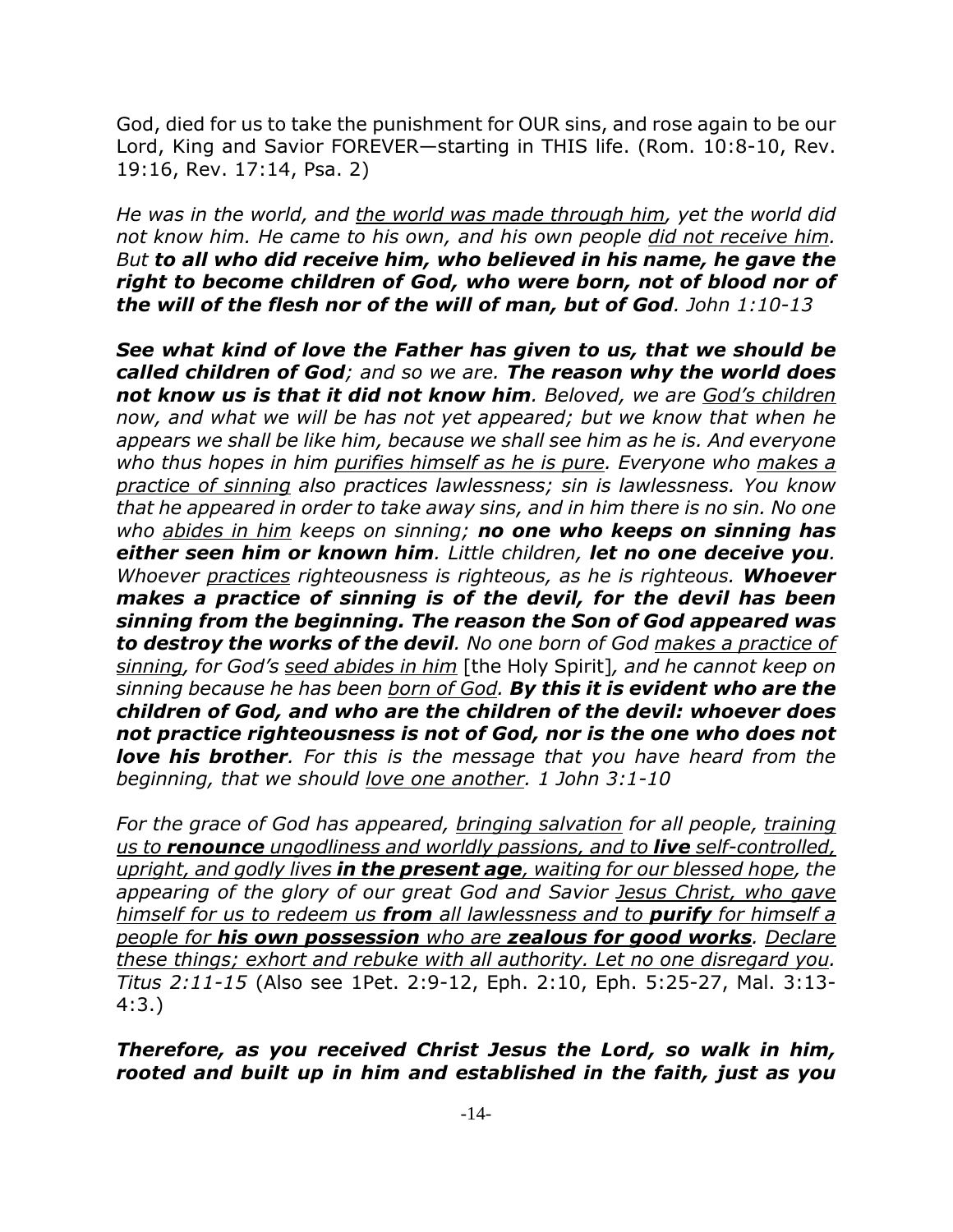*were taught, abounding in thanksgiving. See to it that no one takes you captive by philosophy and empty deceit, according to human tradition, according to the elemental spirits of the world, and not according to Christ. For in him the whole fullness of deity dwells bodily, and you have been filled in him, who is the head of all rule and authority. In him also you were circumcised with a circumcision made without hands, by putting off the body of the flesh, by the circumcision of Christ, having been buried with him in baptism, in which you were also raised with him through faith in the powerful working of God, who raised him from the dead. And you, who were dead in your trespasses and the uncircumcision of your flesh, God made alive together with him, having forgiven us all our trespasses, by canceling the record of debt that stood against us with its legal demands. This he set aside, nailing it to the cross. He disarmed the rulers and authorities and put them to open shame, by triumphing over them in him. Colossians 2:6-15*

Also see Rom. 6, Rom. 2:28-29. We are baptized into the Body of Christ by the Holy Spirit when we believe (which saves us - John 6:63), and we are baptized in water to signify the death by "drowning" of our old sinful self and our rising out of the water as a new, clean creation in Christ, into His resurrection. It is as though we died on the cross with Him, resurrected with Him and are even seated with Him above. (See Col. 3.) However, this does not nullify all of the instructions to walk in a manner worthy of our Savior. (Phil. 1:27, Eph. 4:1, Col. 1:10, 1Thess. 2:12, Rom. 2:1-13) Because we are children of God, we have a higher standard than before we knew better—but His Spirit in us helps us, and we do everything out of LOVE, gratitude and respect. (1Pet. 1:13-25) The more our formerly hard hearts are "circumcised" (made soft and feeling again—no longer calloused) over our multitude of sins, the more we will recognize how unworthy we are of Jesus, and the more grateful we will be for what He has done to save us. (2Cor. 6:11-13, Matt. 10:37)

*For the love of Christ controls us, because we have concluded this: that one has died for all, therefore all have died; and he died for all, that those who live might no longer live for themselves but for him who for their sake died and was raised. 2 Corinthians 5:14-15*

*One of the Pharisees asked him to eat with him, and he went into the Pharisee's house and reclined at the table. And behold, a woman of the city, who was a sinner, when she learned that he was reclining at table in the Pharisee's house, brought an alabaster flask of ointment, and standing behind him at his feet, weeping, she began to wet his feet with her tears and wiped them with the hair of her head and kissed his feet and anointed them with the ointment. Now when the Pharisee who had invited him saw this, he said to himself, "If this man were a prophet, he would have known who and what sort*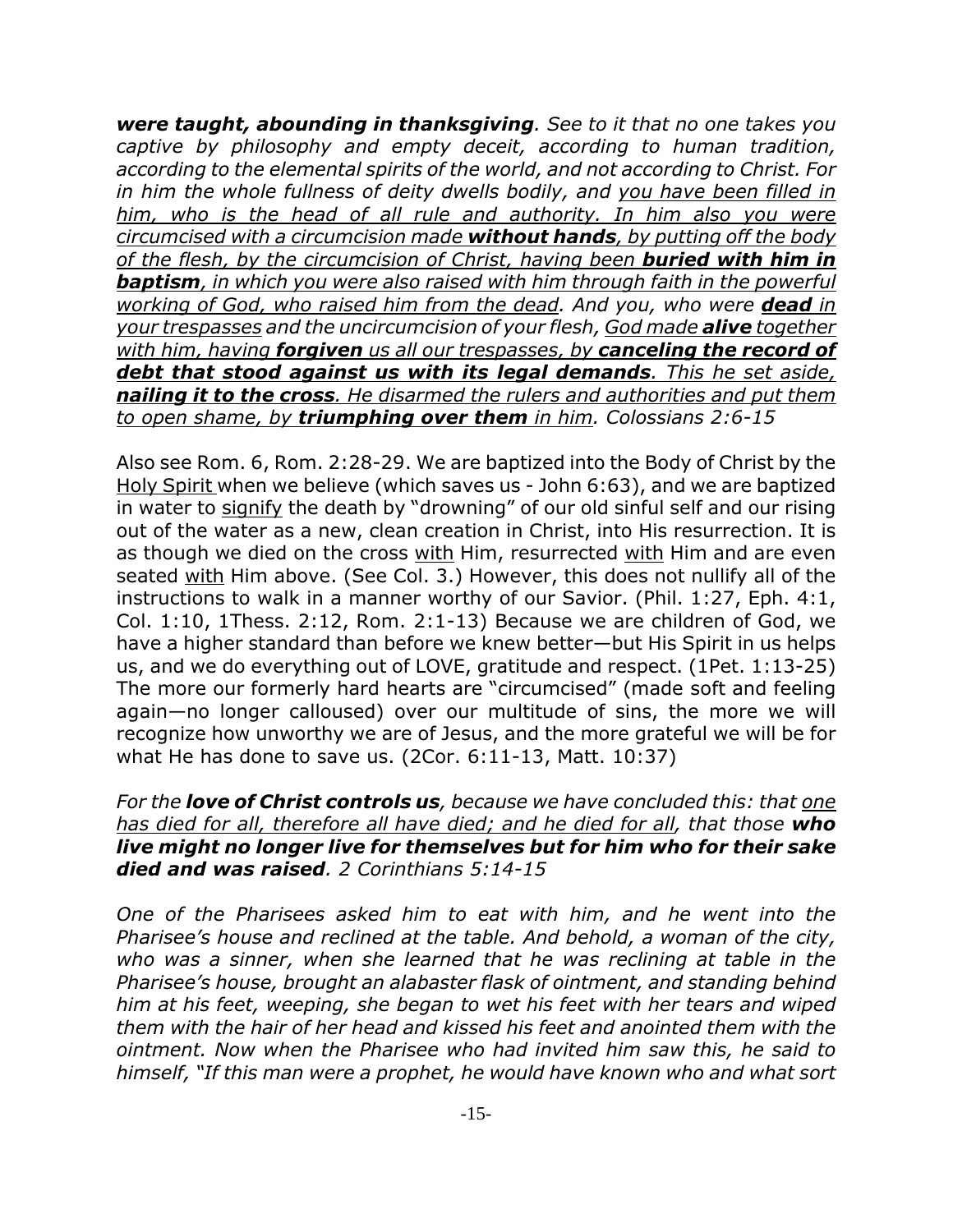*of woman this is who is touching him, for she is a sinner." And Jesus answering said to him, "Simon, I have something to say to you." And he answered, "Say it, Teacher." "A certain moneylender had two debtors. One owed five hundred denarii, and the other fifty. When they could not pay, he cancelled the debt of both. Now which of them will love him more?" Simon answered, "The one, I suppose, for whom he cancelled the larger debt." And he said to him, "You have judged rightly." Then turning toward the woman he said to Simon, "Do you see this woman? I entered your house; you gave me no water for my feet, but she has wet my feet with her tears and wiped them with her hair. You gave me no kiss, but from the time I came in she has not ceased to kiss my feet. You did not anoint my head with oil, but she has anointed my feet with ointment. Therefore I tell you, her sins, which are many, are forgiven—for she loved much. But he who is forgiven little, loves little." And he said to her, "Your sins are forgiven." Then those who were at table with him began to say among themselves, "Who is this, who even forgives sins?" And he said to the woman, "Your faith has saved you; go in peace." Luke 7:36-50*

We must NOT be like Cain and hate our brother for loving God more than we do. (1John 3:11-15) The solution isn't to kill our brother (whether literally or with hatred in our heart). And it's not a contest of who can do the most and best works. It's about testing the heart to see who loves God and who doesn't.

*The crucible is for silver, and the furnace is for gold, and the LORD tests hearts. Proverbs 17:3*

*Search me, O God, and know my heart! Try me and know my thoughts! And see if there be any grievous way in me, and lead me in the way everlasting! Psalm 139:23-24*

*"If you love me, you will keep my commandments. And I will ask the Father, and he will give you another Helper, to be with you forever, even the Spirit of truth, whom the world cannot receive, because it neither sees him nor knows him. You know him, for he dwells with you and will be in you. I will not leave you as orphans; I will come to you. Yet a little while and the world will see me no more, but you will see me. Because I live, you also will live. In that day you will know that I am in my Father, and you in me, and I in you. Whoever has my commandments and keeps them, he it is who loves me. And he who loves me will be loved by my Father, and I will love him and manifest myself to him." Judas (not Iscariot) said to him, "Lord, how is it that you will manifest yourself to us, and not to the world?" Jesus answered him, "If anyone loves me, he will keep my word, and my Father will love him, and we will come to him and make our home with*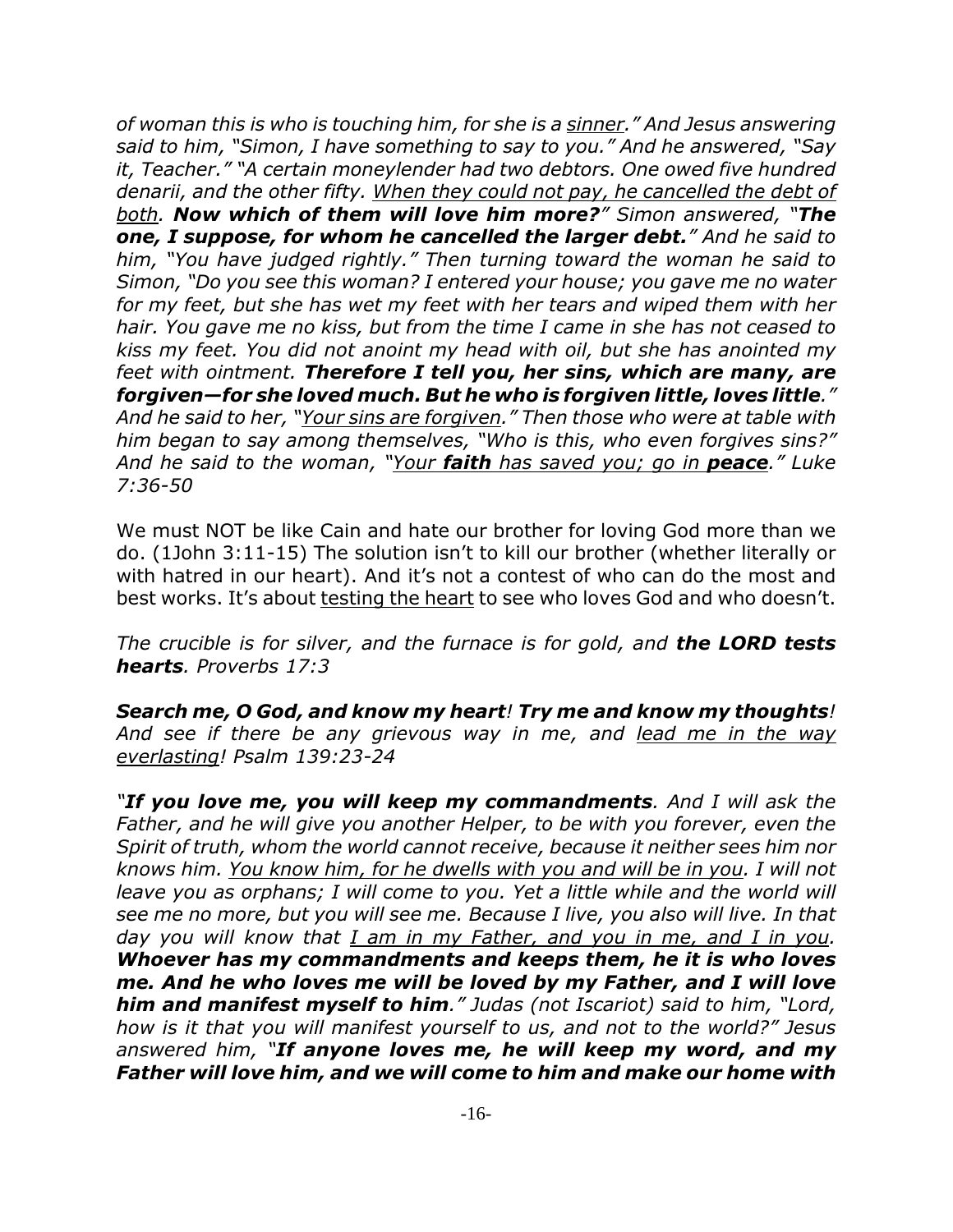*him. Whoever does not love me does not keep my words. And the word that you hear is not mine but the Father's who sent me. "These things I have spoken to you while I am still with you. But the Helper, the Holy Spirit, whom the Father will send in my name, he will teach you all things and bring to your remembrance all that I have said to you. Peace I leave with you; my peace I give to you. Not as the world gives do I give to you. Let not your hearts be troubled, neither let them be afraid." John 14:15-27*

Jesus is the Head of the Church, which is His Body (remember, the two become one, and in SPIRITUAL matters, gender is irrelevant. 1Cor. 6:15-20, Col. 1:18, Eph. 5:23, Rev. 19:7-8, Gal. 3:28, Mark 12:25) The Father is NOT giving His Son a bride who doesn't even respect Him, let alone love Him. How would that be considered part of "the joy set before Him"? (Heb. 12:2, Isa. 53:11, Phil. 2:8-11) James said even demons believe there is one God, but they don't OBEY. (Jam. 2:19) Jesus said even evil people know better than to give a snake to their child who asks for fish or a stone to the child who asks for bread. (Matt. 7:9-10) Likewise, we want our children to be happy in their marriages. How much more then will God, who DESIGNED marriage to teach us about selflessness, faithfulness and more, feel the same way about His Son's marriage? (Prov. 31:10, Prov. 21:19, John 6:35-40, John 17:6, Matt. 22:1-14, 2Cor. 11:2-4, Rom. 7:4-6, Rev. 19:6-9, Psa. 45)

God allows trials in our lives in order to see if we will continue to put our faith in Him or if we'll abandon Him at the first sign of trouble, like a fair-weather friend. Some of the "trials" may seem GOOD. Like the man whose crop harvest was so plentiful that he decided to tear down his barns and build larger ones. (Luke 12:15-31, 2Cor. 9:6-11) Unlike him, the widow who gave to the temple treasury all she had to live on passed the test. (Mark 12:41-44) (Not that we must each do that, but God desires us to be generous, acknowledging that all of our blessings come from Him. We can be sure that the widow didn't starve to death. Psa. 37:25-26, 2Cor. 9:11, Luke 3:10-14, Gal. 6:6, 10, Eph. 4:28, 1Tim. 6:17-21, Heb. 13:16) Some trials won't seem related at all to our faith in Jesus as our Savior, but it's a matter of whether we really believe God is able or not—such that we TRUST Him, and whether or not we RESPECT Him and care more about pleasing Him than ourselves and others. (Rom. 8:28, Isa. 55:8-9, Gal. 1:10) And some of our tribulations are obvious attacks against us BECAUSE of our faith—will we deny Jesus to make our earthly lives easier? (Matt. 5:10-11, Matt. 10:28-33, Luke 12:4-12, 2Tim. 2:12, Heb. 10:32-39, Phil. 1:27-30, 1Pet. 1:6-9, Jam. 1:12, 1Pet. 4:12-19)

*Vindicate me, O LORD, for I have walked in my integrity, and I have trusted in the LORD without wavering. Prove me, O LORD, and try me; test my heart and my mind. For your steadfast love is before my eyes,*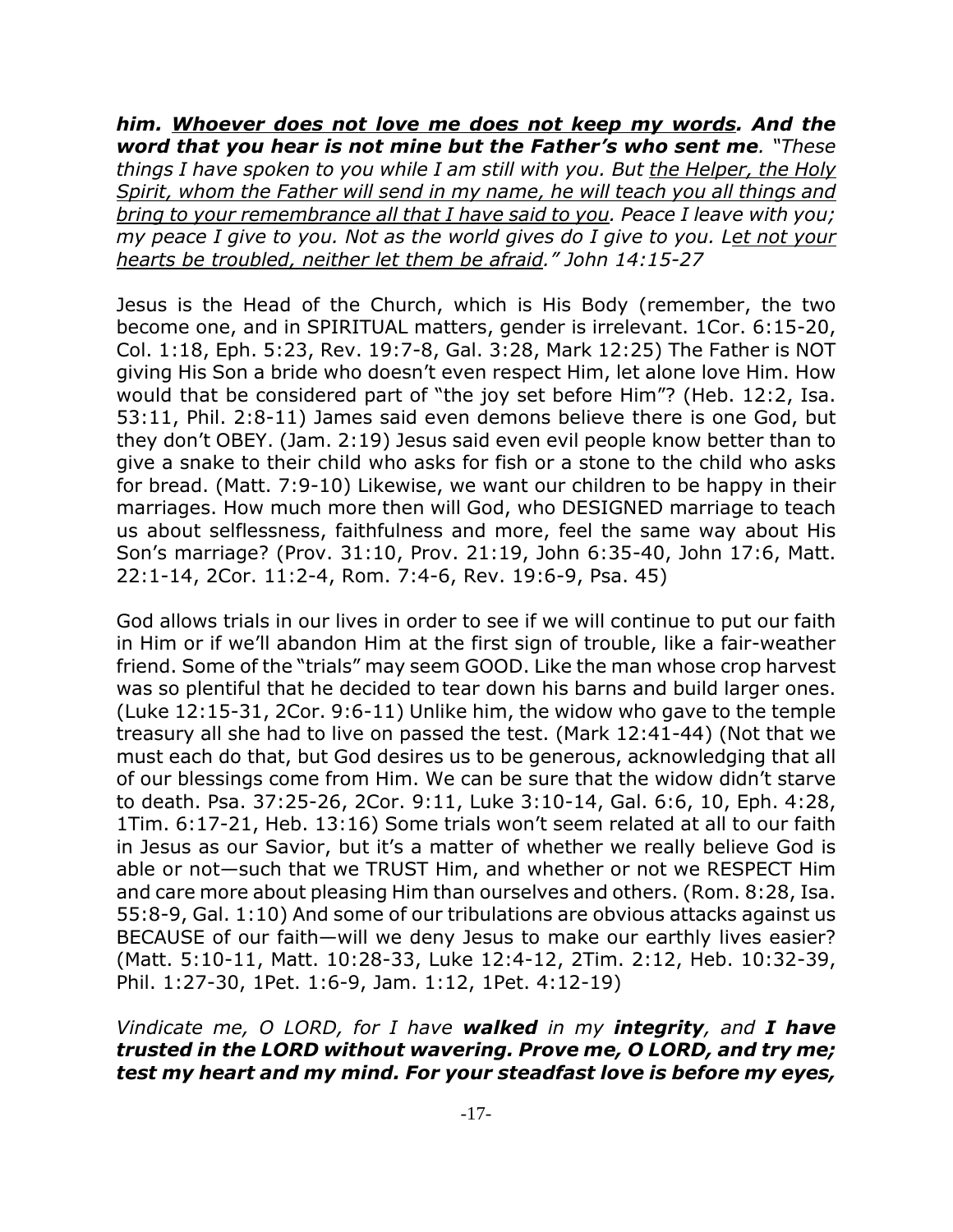*and I walk in your faithfulness. I do not sit with men of falsehood, nor do I consort with hypocrites. I hate the assembly of evildoers, and I will not sit with the wicked. Psalm 26:1-5* (Also see 1Cor. 15:33-34, 2Cor. 6:14-18, Eph. 5:6-12.)

*Blessed is the man who walks not in the counsel of the wicked, nor stands in the way of sinners, nor sits in the seat of scoffers; but his delight is in the law of the LORD, and on his law he meditates day and night. He is like a tree planted by streams of water that yields its fruit in its season, and its leaf does not wither. In all that he does, he prospers. The wicked are not so, but are like chaff that the wind drives away. Therefore the wicked will not stand in the judgment, nor sinners in the congregation of the righteous; for the LORD knows the way of the righteous, but the way of the wicked will perish. Psalm 1:1-6*

*Trust in the LORD with all your heart, and do not lean on your own understanding. In all your ways acknowledge him, and he will make straight your paths. Be not wise in your own eyes; fear the LORD, and turn away from evil. It will be healing to your flesh and refreshment to your bones. Honor the LORD with your wealth and with the firstfruits of all your produce; then your barns will be filled with plenty, and your vats will be bursting with wine. My son, do not despise the LORD's discipline or be weary of his reproof, for the LORD reproves him whom he loves, as a father the son in whom he delights. Proverbs 3:5-12*

God is pleased with the sacrifices that He specified, not with our doing things our own way, to please ourselves, and then saying it was for Him. For example, "shining our light before men" does not mean marching in a parade holding a sign with profanity on it. (Titus 3:1-3, Eph. 4:29) "Speaking the truth in love" doesn't mean shouting at someone who is burying their loved one that God hates them—nor does it mean telling everyone what they want to hear even if it's NOT biblical truth. (1Pet. 3:8-17, 2Tim. 4:3-4, Eph. 4:15)

*But God's firm foundation stands, bearing this seal: "The Lord knows those who are his," and, "Let everyone who names the name of the Lord depart from iniquity." Now in a great house there are not only vessels of gold and silver but also of wood and clay, some for honorable use, some for dishonorable. Therefore, if anyone cleanses himself from what is dishonorable, he will be a vessel for honorable use, set apart as holy, useful to the master of the house, ready for every good work. So flee youthful passions and pursue righteousness, faith, love, and peace, along with those who call on the Lord from a pure heart. Have nothing to do with foolish, ignorant controversies; you know that they breed quarrels.*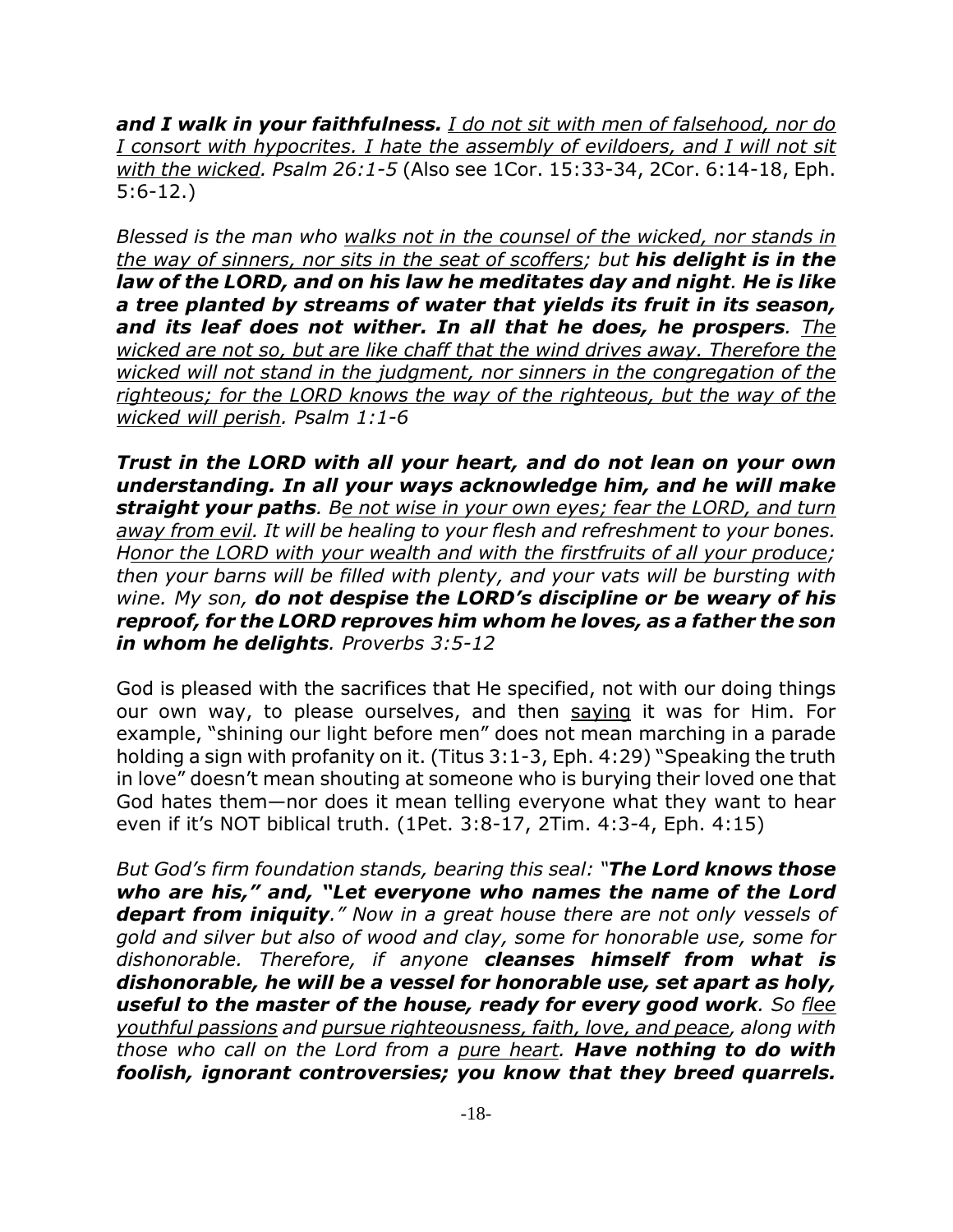*And the Lord's servant must not be quarrelsome but kind to everyone, able to teach, patiently enduring evil, correcting his opponents with gentleness. God may perhaps grant them repentance leading to a knowledge of the truth, and they may come to their senses and escape from the snare of the devil, after being captured by him to do his will. 2 Timothy 2:19-26*

*Let love be genuine. Abhor what is evil; hold fast to what is good. Love one another with brotherly affection. Outdo one another in showing honor. Do not be slothful in zeal, be fervent in spirit, serve the Lord. Rejoice in hope, be patient in tribulation, be constant in prayer. Contribute to the needs of the saints and seek to show hospitality. Bless those who persecute you; bless and do not curse them. Rejoice with those who rejoice, weep with those who weep. Live in harmony with one another. Do not be haughty, but associate with the lowly. Never be wise in your own sight. Repay no one evil for evil, but give thought to do what is honorable in the sight of all. If possible, so far as it depends on you, live peaceably with all. Beloved, never avenge yourselves, but leave it to the wrath of God, for it is written, "Vengeance is mine, I will repay, says the Lord." To the contrary, "if your enemy is hungry, feed him; if he is thirsty, give him something to drink; for by so doing you will heap burning coals on his head." Do not be overcome by evil, but overcome evil with good. Romans 12:9-21*

*So put away all malice and all deceit and hypocrisy and envy and all slander. Like newborn infants, long for the pure spiritual milk, that by it you may grow up into salvation—if indeed you have tasted that the Lord is good. As you come to him, a living stone rejected by men but in the sight of God chosen and precious, you yourselves like living stones are being built up as a spiritual house, to be a holy priesthood, to offer spiritual sacrifices acceptable to God through Jesus Christ. 1 Peter 2:1-5*

*Let them thank the LORD for his steadfast love, for his wondrous works to the children of man! And let them offer sacrifices of thanksgiving, and tell of his deeds in songs of joy! Psalm 107:21-22*

We are all called to serve the Lord in various ways and not to judge another's service as being lesser than ours or to try to force them to do everything to our preferences, but that is not the same as keeping leaven out of the pure lump (the Body of Christ). (Rom. 14, Rom. 12:3-8, 1Cor. 12:4-13:7, 1Cor. 5, Gal. 6:1-5, Jam. 5:19-20, Matt. 18:15-17, Matt. 7:5, John 7:24, 1Tim. 5:21, Jam. 2:1)

Cain made an offering, but it wasn't what God desired. (This was made known to him by God, not by Abel.) As happened more than once in the Bible, it was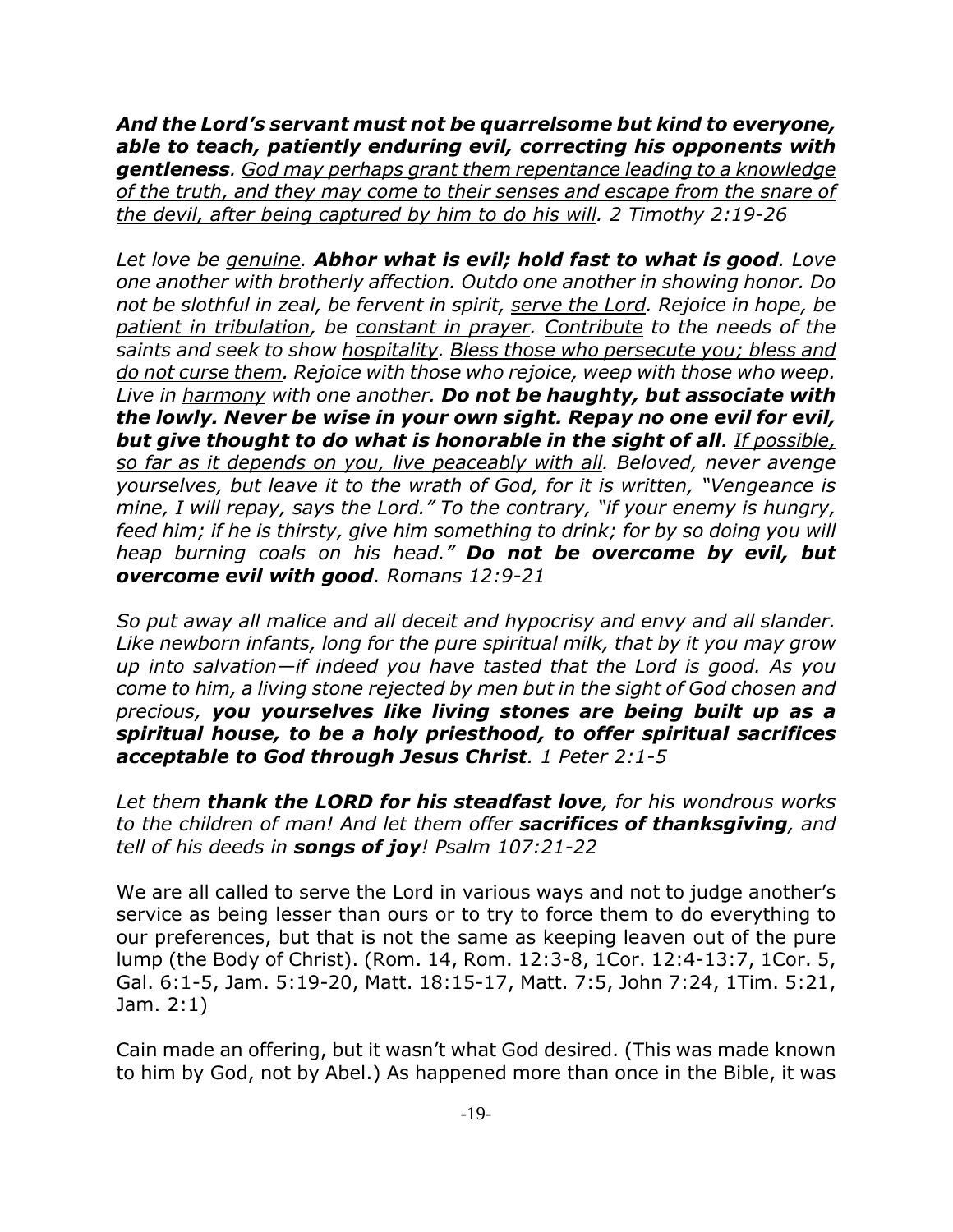the younger of the two brothers with whom God was pleased. (Rom. 9:10-12, Gen. 48:17-20) But instead of following the example of Abel as to how to please God, Cain showed the evil, filthy condition of his heart by his works: jealousy and coveting the praises his brother had received, hatred, disregard for what pleased God, lying, murder, refusing to accept blame for his actions, trying to escape discipline—in fact, he was worried about being killed for killing his brother—how ironic! He apparently felt no empathy for Abel or remorse over his actions, just sorry for himself at being caught and punished.

*"But what comes out of the mouth proceeds from the heart, and this defiles a person. For out of the heart come evil thoughts, murder, adultery, sexual immorality, theft, false witness, slander." Matthew 15:18-19*

*But I say, walk by the Spirit, and you will not gratify the desires of the flesh. For the desires of the flesh are against the Spirit, and the desires of the Spirit are against the flesh, for these are opposed to each other, to keep you from doing the things you want to do. But if you are led by the Spirit, you are not under the law. Now the works of the flesh are evident: sexual immorality, impurity, sensuality, idolatry, sorcery, enmity, strife, jealousy, fits of anger, rivalries, dissensions, divisions, envy, drunkenness, orgies, and things like these. I warn you, as I warned you before, that those who do such things will not inherit the kingdom of God. Galatians 5:16-21*

*Let brotherly love continue. Do not neglect to show hospitality to strangers, for thereby some have entertained angels unawares. Remember those who are in prison* [for the sake of Christ]*, as though in prison with them, and those who are mistreated, since you also are in the body* [of Christ]*. Let marriage be held in honor among all, and let the marriage bed be undefiled, for God will judge the sexually immoral and adulterous. Keep your life free from love of money, and be content with what you have, for he has said, "I will never leave you nor forsake you." So we can confidently say, "The Lord is my helper; I will not fear; what can man do to me?" Remember your leaders, those who spoke to you the word of God. Consider the outcome of their way of life, and imitate their faith. Jesus Christ is the same yesterday and today and forever. Do not be led away by diverse and strange teachings, for it is good for the heart to be strengthened by grace, not by foods, which have not benefited those devoted to them. We have an altar from which those who serve the tent have no right to eat. Hebrews 13:1-10*

The GOOD NEWS is that our hearts can be sprinkled clean by the precious blood of Jesus. (Heb. 10:22) If we will humble ourselves and believe, His Spirit will come inside of us and revive our spirits that are dead because of sin. He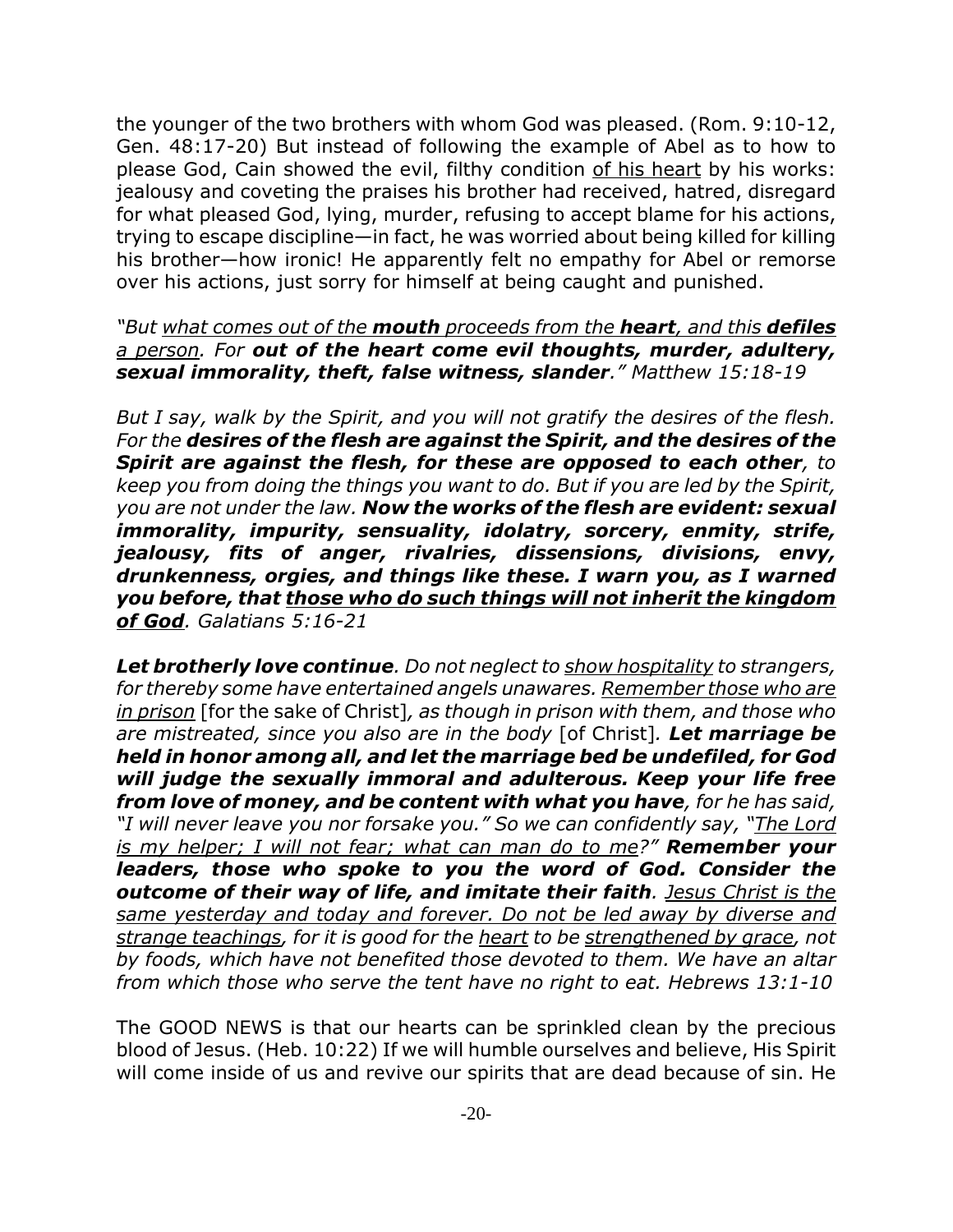will make us a NEW creation. There is no such thing as being able to earn salvation or of perfecting ourselves. God offers us the FREE gift of salvation AND of the Spirit who dwells in us and helps us to please God, witnessing that we are God's children. (Acts 10:45, 1John 4:4, Gal. 4:6, 1John 5:10) When we believe and choose to make HIM our delight and joy, then all of the wonderful promises that God has made to those who love Him apply to us—beginning with salvation. (John 5:21-29, John 6:40, John 10:28, John 17:1-6, Rom. 6:22-23, Heb. 6:11-12, 1Tim. 6:12)

*"Behold, I stand at the door and knock. If anyone hears my voice and opens the door, I will come in to him and eat with him, and he with me. The one who overcomes, I will grant him to sit with me on my throne, as I also conquered and sat down with my Father on his throne. He who has an ear, let him hear what the Spirit says to the churches.'" Revelation 3:20-22*

*No one who denies the Son has the Father. Whoever confesses the Son has the Father also. Let what you heard from the beginning abide in you. If what you heard from the beginning abides in you, then you too will abide in the Son and in the Father. And this is the promise that he made to us—eternal life. I write these things to you about those who are trying to deceive you. But the anointing that you received from him abides in you, and you have no need that anyone should teach you. But as his anointing teaches you about everything, and is true, and is no lie—just as it has taught you, abide in him. And now, little children, abide in him, so that when he appears we may have confidence and not shrink from him in shame at his coming. If you know that he is righteous, you may be sure that everyone who practices righteousness has been born of him. 1 John 2:23-29* (Also see John 14:15-18, 26, John 15:8-10.)

*Therefore, if anyone is in Christ, he is a new creation. The old has passed away; behold, the new has come. 2 Corinthians 5:17*

*What shall we say then? Are we to continue in sin that grace may abound? By no means! How can we who died to sin still live in it? Do you not know that all of us who have been baptized into Christ Jesus were baptized into his death? We were buried therefore with him by baptism into death, in order that, just as Christ was raised from the dead by the glory of the Father, we too might walk in newness of life. Romans 6:1-4*

*For by grace you have been saved through faith. And this is not your own doing; it is the gift of God, not a result of works, so that no one may boast. For we are his workmanship, created in Christ Jesus for good works, which God prepared beforehand, that we should walk in them. Ephesians 2:8-10*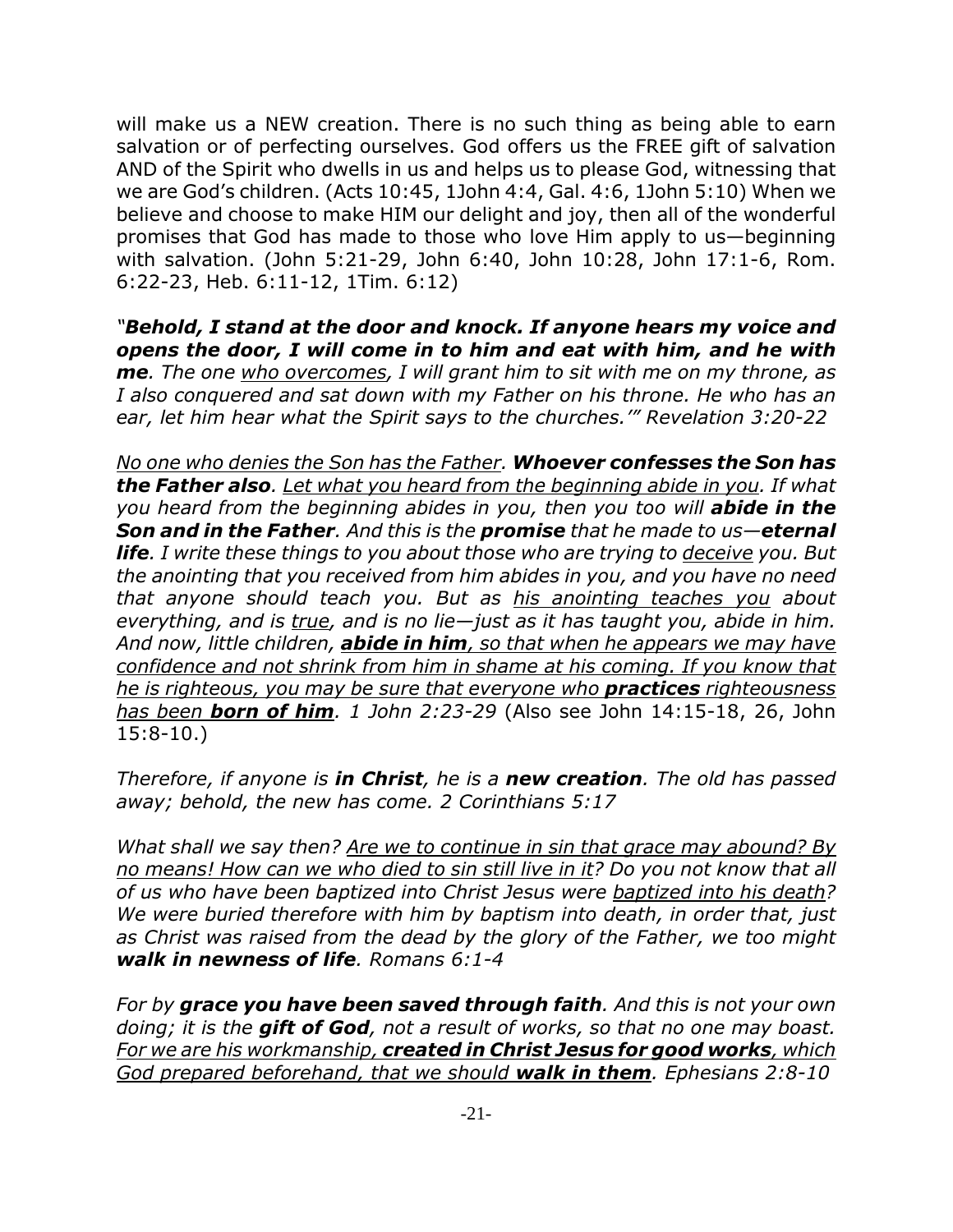*For we ourselves were once foolish, disobedient, led astray, slaves to various passions and pleasures, passing our days in malice and envy, hated by others and hating one another. But when the goodness and loving kindness of God our Savior appeared, he saved us, not because of works done by us in righteousness, but according to his own mercy, by the washing of regeneration and renewal of the Holy Spirit, whom he poured out on us richly through Jesus Christ our Savior, so that being justified by his grace we might become heirs according to the hope of eternal life. The saying is trustworthy, and I want you to insist on these things, so that those who have believed in God may be careful to devote themselves to good works. These things are excellent and profitable for people. But avoid foolish controversies, genealogies, dissensions, and quarrels about the law, for they are unprofitable and worthless. As for a person who stirs up division, after warning him once and then twice, have nothing more to do with him, knowing that such a person is warped and sinful; he is self-condemned. Titus 3:3-11*

This invitation is so much better than any worthless thing you could have possibly thought was valuable during this short life. Whoever is wise will take hold of it right away and treasure it—not "trade it in" for anything this decaying, deceived world offers as "priceless" according to its "wisdom." (1Cor. 1:18-31, 1Cor. 2:14, 1Tim. 6:20-21)

*"Do not lay up for yourselves treasures on earth, where moth and rust destroy and where thieves break in and steal, but lay up for yourselves treasures in heaven, where neither moth nor rust destroys and where thieves do not break in and steal. For where your treasure is, there your heart will be also. The eye is the lamp of the body. So, if your eye is healthy, your whole body will be full of light, but if your eye is bad, your whole body will be full of darkness. If then the light in you is darkness, how great is the darkness! No one can serve two masters, for either he will hate the one and love the other, or he will be devoted to the one and despise the other. You cannot serve God and money." Matthew 6:19-24*

*For all the nations of the world seek after these things, and your Father knows that you need them. Instead, seek his kingdom, and these things will be added to you. "Fear not, little flock, for it is your Father's good pleasure to give you the kingdom. Sell your possessions, and give to the needy. Provide yourselves with moneybags that do not grow old, with a treasure in the heavens that does not fail, where no thief approaches and no moth destroys. For where your treasure is, there will your heart be also. Luke 12:30-34*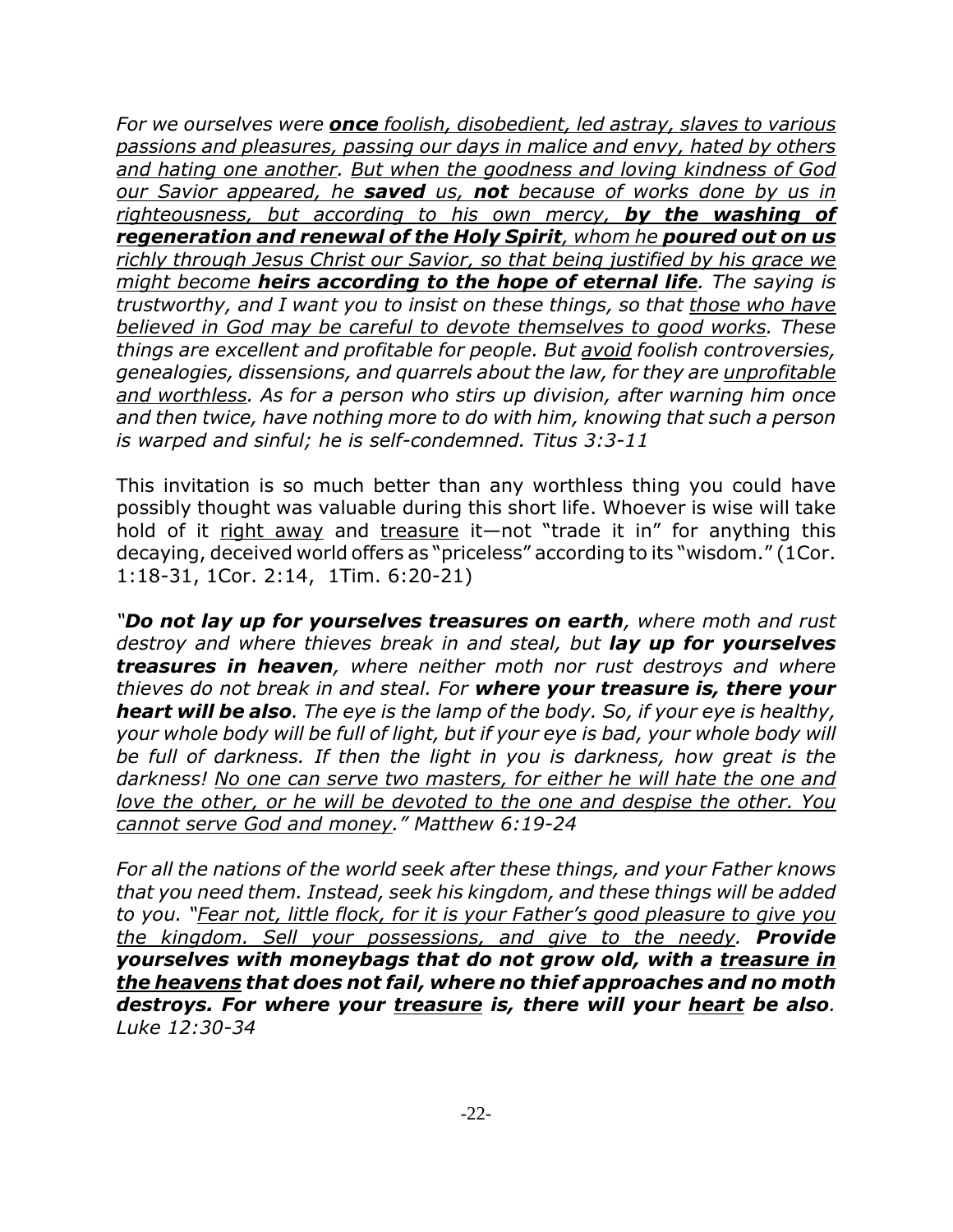*"The kingdom of heaven is like treasure hidden in a field, which a man found and covered up. Then in his joy he goes and sells all that he has and buys that field. Again, the kingdom of heaven is like a merchant in search of fine pearls, who, on finding one pearl of great value, went and sold all that he had and bought it." Matthew 13:44-46*

*Paul, an apostle of Christ Jesus by the will of God, To the saints who are in Ephesus, and are faithful in Christ Jesus: Grace to you and peace from God our Father and the Lord Jesus Christ. Blessed be the God and Father of our Lord Jesus Christ, who has blessed us in Christ with every spiritual blessing in the heavenly places, even as he chose us in him before the foundation of the world, that we should be holy and blameless before him. In love he predestined us for adoption as sons through Jesus Christ, according to the purpose of his will, to the praise of his glorious grace, with which he has blessed us in the Beloved. In him we have redemption through his blood, the forgiveness of our trespasses, according to the riches of his grace, which he lavished upon us, in all wisdom and insight making known to us the mystery of his will, according to his purpose, which he set forth in Christ as a plan for the fullness of time, to unite all things in him, things in heaven and things on earth. In him we have obtained an inheritance, having been predestined according to the purpose of him who works all things according to the counsel of his will, so that we who were the first to hope in Christ might be to the praise of his glory. In him you also, when you heard the word of truth, the gospel of your salvation, and believed in him, were sealed with the promised Holy Spirit, who is the guarantee of our inheritance until we acquire possession of it, to the praise of his glory. For this reason, because I have heard of your faith in the Lord Jesus and your love toward all the saints, I do not cease to give thanks for you, remembering you in my prayers, that the God of our Lord Jesus Christ, the Father of glory, may give you the Spirit of wisdom and of revelation in the knowledge of him, having the eyes of your hearts enlightened, that you may know what is the hope to which he has called you, what are the riches of his glorious inheritance in the saints, and what is the immeasurable greatness of his power toward us who believe, according to the working of his great might that he worked in Christ when he raised him from the dead and seated him at his right hand in the heavenly places, far above all rule and authority and power and dominion, and above every name that is named, not only in this age but also in the one to come. And he put all things under his feet and gave him as head over all things to the church, which is his body, the fullness of him who fills all in all. Ephesians 1:1-23*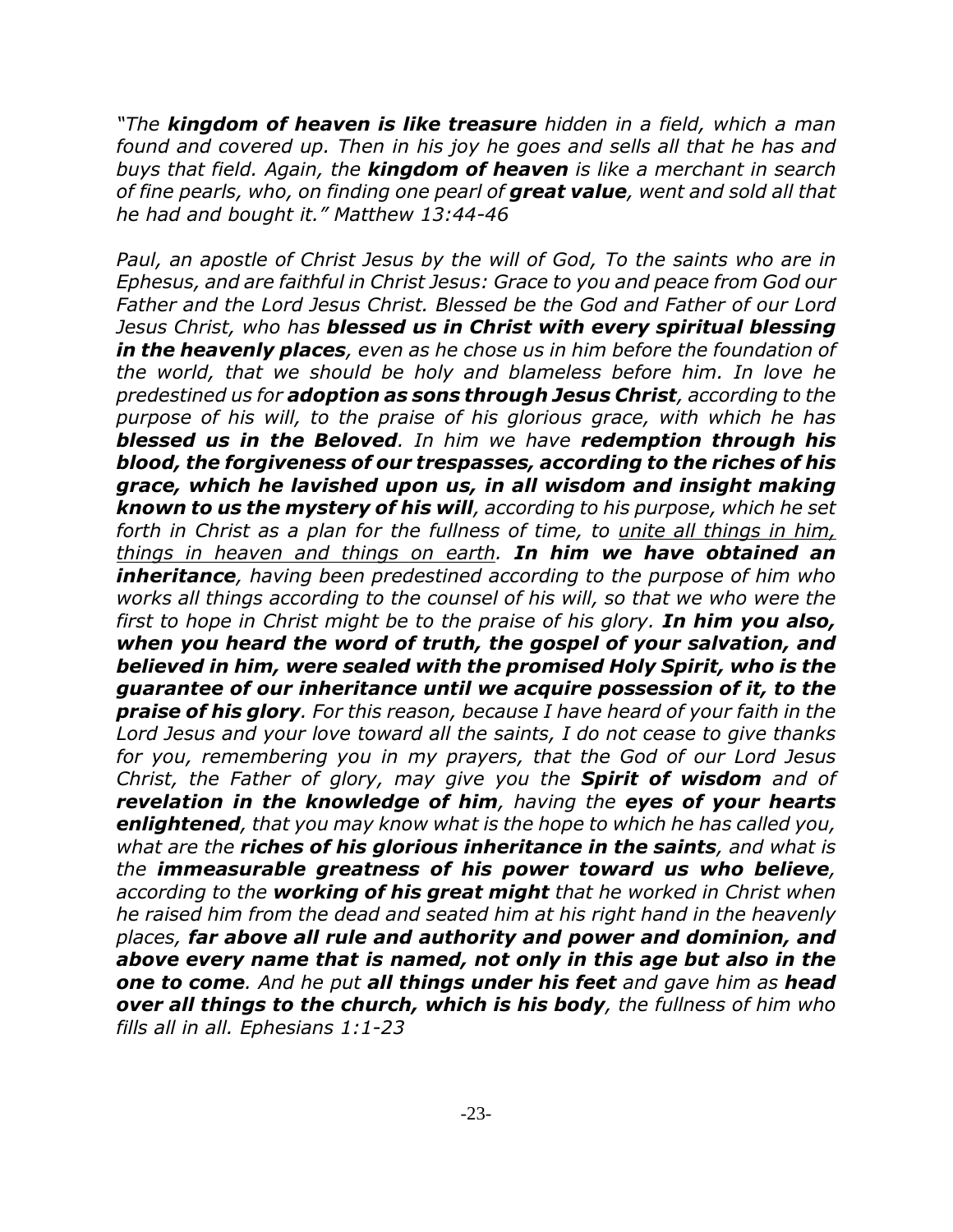Investing all of our hope and desire in this temporary world is sort of like choosing a plastic ring from a Cracker Jacks box NOW instead of the most expensive diamond ring there could ever be—but we have to WAIT for it. Foolish. That's what the prodigal son did. He wanted his inheritance NOW. He wanted to enjoy every wicked thing the world had to offer instead of honoring his father and waiting for the full value of it to come in at the proper time. Another example is Esau. He was more concerned with satisfying his immediate need for food than with his firstborn inheritance and blessing that was so far off. He regretted it after it was too late. Don't be like him! (Luke 15:11-32, Gen. 25:29-34, Gen. 27:30-38, Heb. 12:14-17, Phil. 3:17-19, 1Pet. 2:21, Phil. 1:29-30)

*So we do not lose heart. Though our outer self is wasting away, our inner self is being renewed day by day. For this light momentary affliction is preparing for us an eternal weight of glory beyond all comparison, as we look not to the things that are seen but to the things that are unseen. For the things that are seen are transient, but the things that are unseen are eternal. 2 Corinthians 4:16-18*

*Do you not know that in a race all the runners run, but only one receives the prize? So run that you may obtain it. Every athlete exercises self-control in all things. They do it to receive a perishable wreath, but we an imperishable. So I do not run aimlessly; I do not box as one beating the air. But I discipline my body and keep it under control, lest after preaching to others I myself should be disqualified. 1 Corinthians 9:24-27*

*Share in suffering as a good soldier of Christ Jesus. No soldier gets entangled in civilian pursuits, since his aim is to please the one who enlisted him. An athlete is not crowned unless he competes according to the rules. It is the hard-working farmer who ought to have the first share of the crops. Think over what I say, for the Lord will give you understanding in everything. 2 Timothy 2:3-7*

*Rejoice in the Lord always; again I will say, rejoice. Let your reasonableness be known to everyone. The Lord is at hand; do not be anxious about anything, but in everything by prayer and supplication with thanksgiving let your requests be made known to God. And the peace of God, which surpasses all understanding, will guard your hearts and your minds in Christ Jesus. Finally, brothers, whatever is true, whatever is honorable, whatever is just, whatever is pure, whatever is lovely, whatever is commendable, if there is any excellence, if there is anything worthy of praise, think about these things. What you have learned and received and heard and seen*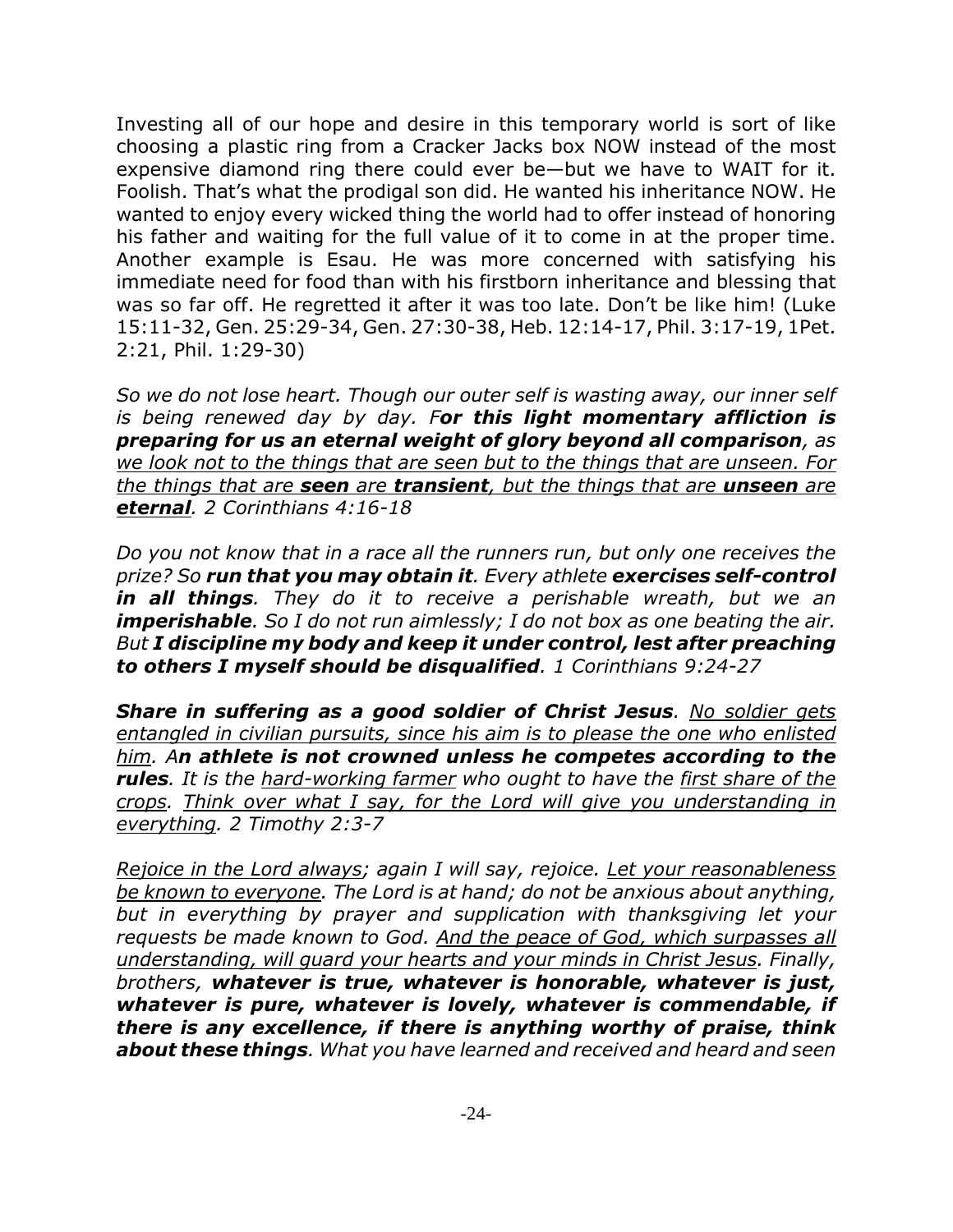*in me—practice these things, and the God of peace will be with you. Philippians 4:4-9*

*If in Christ we have hope in this life only, we are of all people most to be pitied. But in fact Christ has been raised from the dead, the firstfruits of those who have fallen asleep. For as by a man came death, by a man has come also the resurrection of the dead. For as in Adam all die, so also in Christ shall all be made alive. But each in his own order: Christ the firstfruits, then at his coming those who belong to Christ. 1 Corinthians 15:19-23*

Ask anyone who truly loves God if they feel like they're "missing out" on anything, or if they wish they had "lived more" before dedicating their lives to Christ. They will tell you that their only regret is having waited so long, but God knows everything from the beginning to the end. He is able to make good come out of even the most discouraging circumstances (including our past), for those who LOVE Him. (Rom. 8:28) And they are the ones Jesus has gone to prepare a place for and will be returning for. (Read all of John 14-15.) Those who love Him invite others to "come, drink" — to come into the LIGHT, out of that LOVE they have for God and for those who are still walking in darkness. (John 3:19-21, John 8:12, John 4:13-14)

*For this is the love of God, that we keep his commandments. And his commandments are not burdensome. 1 John 5:3*

*Indeed, I count everything as loss because of the surpassing worth of knowing Christ Jesus my Lord. For his sake I have suffered the loss of all things and count them as rubbish, in order that I may gain Christ and be found in him, not having a righteousness of my own that comes from the law, but that which comes through faith in Christ, the righteousness from God that depends on faith—that I may know him and the power of his resurrection, and may share his sufferings, becoming like him in his death, that by any means possible I may attain the resurrection from the dead. Not that I have already obtained this or am already perfect, but I press on to make it my own, because Christ Jesus has made me his own. Brothers, I do not consider that I have made it my own. But one thing I do: forgetting what lies behind and straining forward to what lies ahead, I press on toward the goal for the prize of the upward call of God in Christ Jesus. Let those of us who are mature think this way, and if in anything you think otherwise, God will reveal that also to you. Only let us hold true to what we have attained. Brothers, join in imitating me, and keep your eyes on those who walk according to the example you have in us. For many, of whom I have often told you and now tell*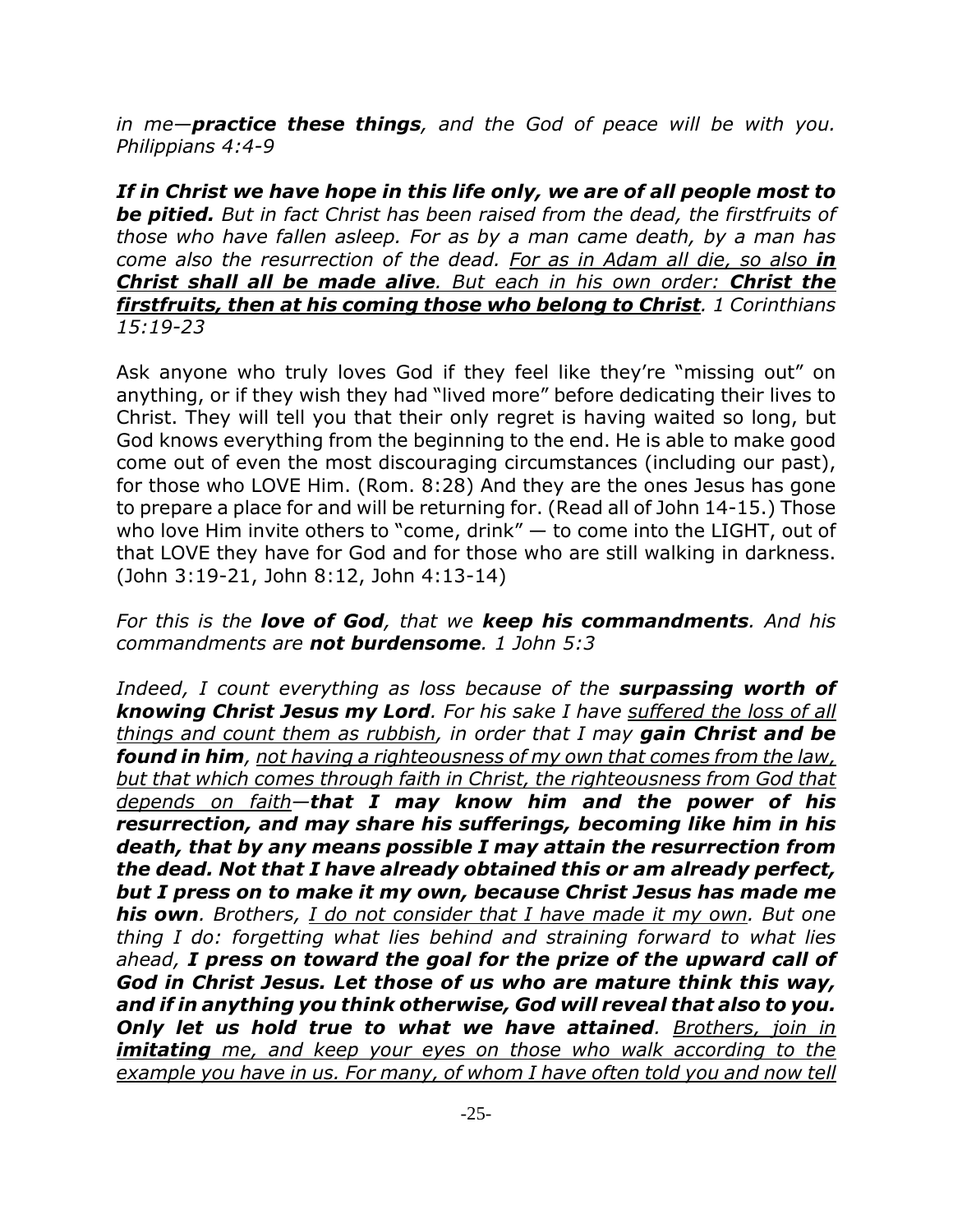*you even with tears, walk as enemies of the cross of Christ. Their end is destruction, their god is their belly, and they glory in their shame, with minds set on earthly things. But our citizenship is in heaven, and from it we await a Savior, the Lord Jesus Christ, who will transform our lowly body to be like his glorious body, by the power that enables him even to subject all things to himself. Philippians 3:8-21*

*But, as it is written, "What no eye has seen, nor ear heard, nor the heart of man imagined, what God has prepared for those who love him." 1 Corinthians 2:9*

*"Let not your hearts be troubled. Believe in God; believe also in me. In my Father's house are many rooms. If it were not so, would I have told you that I go to prepare a place for you? And if I go and prepare a place for you, I will come again and will take you to myself, that where I am you may be also." John 14:1-3*

*For the Lord himself will descend from heaven with a cry of command, with the voice of an archangel, and with the sound of the trumpet of God. And the dead in Christ will rise first. Then we who are alive, who are left, will be caught up together with them in the clouds to meet the Lord in the air, and so we will always be with the Lord. Therefore encourage one another with these words. 1 Thessalonians 4:16-18*

*I tell you this, brothers: flesh and blood cannot inherit the kingdom of God, nor does the perishable inherit the imperishable. Behold! I tell you a mystery. We shall not all sleep, but we shall all be changed, in a moment, in the twinkling of an eye, at the last trumpet. For the trumpet will sound, and the dead will be raised imperishable, and we shall be changed. For this perishable body must put on the imperishable, and this mortal body must put on immortality. 1 Corinthians 15:50-53*

*The Spirit and the Bride say, "Come." And let the one who hears say, "Come." And let the one who is thirsty come; let the one who desires take the water of life without price. Revelation 22:17*

Each of us has to choose for themselves whether they will seek God or make themselves into "god." We will each answer for ourselves. Do we care more about what the LOST world thinks and put our trust in them (when they obviously don't know where they're going), or perhaps trust in our own limited intellect (1Cor. 3:18-20, Psa. 14:1-3), or do we care more about eternity and pleasing GOD? (Ecc. 12:13-14) Do we believe, or not? (Isa. 43:8-13)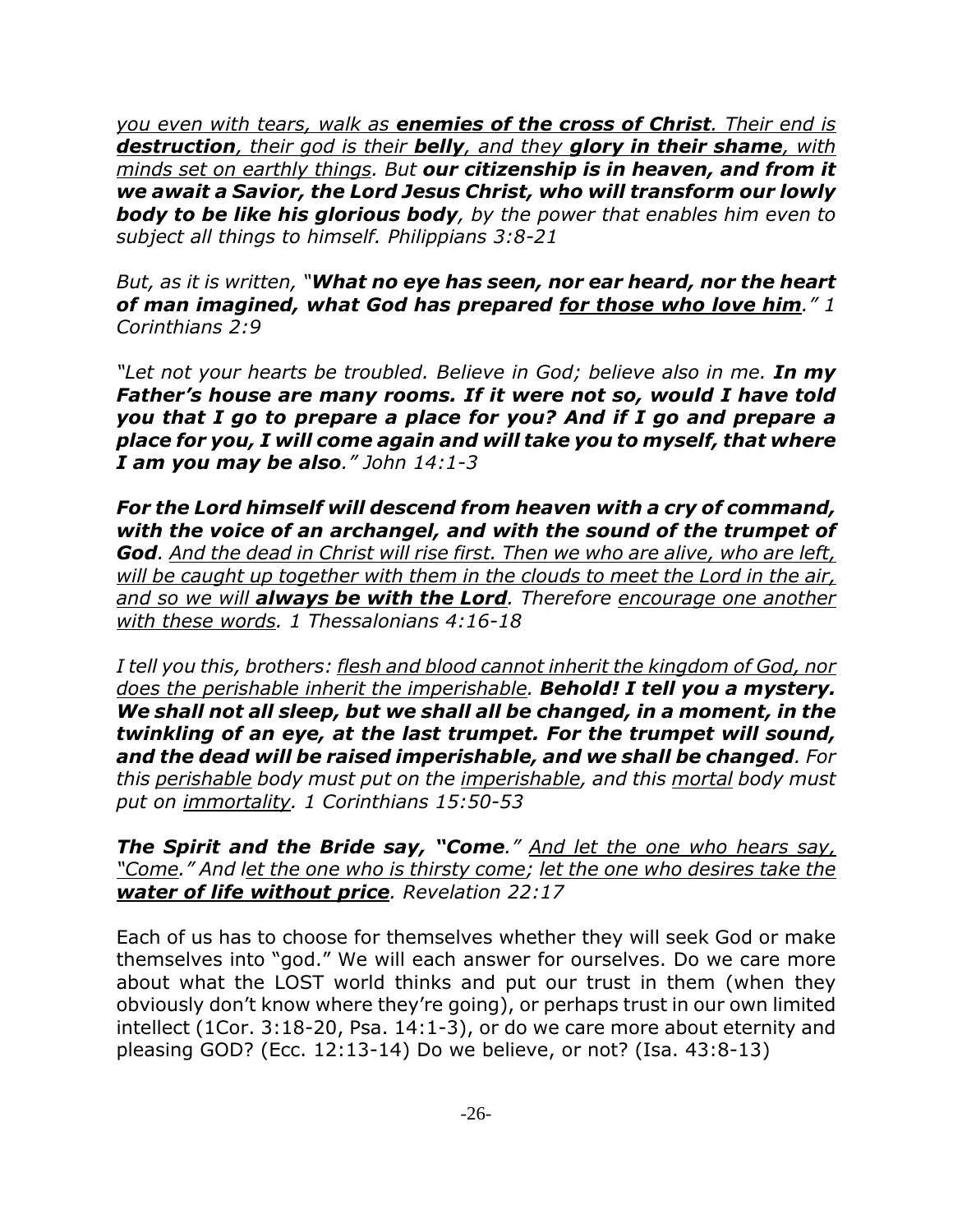*"Enter by the narrow gate. For the gate is wide and the way is easy that leads to destruction, and those who enter by it are many. For the gate is narrow and the way is hard that leads to life, and those who find it are few." Matthew 7:13-14* (Also see 1John 3:1-10)

*Little children, you are from God and have overcome them, for he who is in you is greater than he who is in the world. They are from the world; therefore they speak from the world, and the world listens to them. We are from God. Whoever knows God listens to us; whoever is not from God does not listen to us. By this we know the Spirit of truth and the spirit of error. 1 John 4:4-6*

*"If the world hates you, know that it has hated me before it hated you. If you were of the world, the world would love you as its own; but because you are not of the world, but I chose you out of the world, therefore the world hates you. Remember the word that I said to you: 'A servant is not greater than his master.' If they persecuted me, they will also persecute you. If they kept my word, they will also keep yours. But all these things they will do to you on account of my name, because they do not know him who sent me." John 15:18-21*

*"A disciple is not above his teacher, nor a servant above his master. It is enough for the disciple to be like his teacher, and the servant like his master. If they have called the master of the house Beelzebul, how much more will they malign those of his household. So have no fear of them, for nothing is covered that will not be revealed, or hidden that will not be known. What I tell you in the dark, say in the light, and what you hear whispered, proclaim on the housetops. And do not fear those who kill the body but cannot kill the soul. Rather fear him who can destroy both soul and body in hell. Are not two sparrows sold for a penny? And not one of them will fall to the ground apart from your Father. But even the hairs of your head are all numbered. Fear not, therefore; you are of more value than many sparrows. So everyone who acknowledges me before men, I also will acknowledge before my Father who is in heaven, but whoever denies me before men, I also will deny before my Father who is in heaven." Matthew 10:24-33*

*For am I now seeking the approval of man, or of God? Or am I trying to please man? If I were still trying to please man, I would not be a servant of Christ. Galatians 1:10*

*Indeed, all who desire to live a godly life in Christ Jesus will be persecuted, while evil people and impostors will go on from bad to worse, deceiving and being deceived. But as for you, continue in what you have learned and*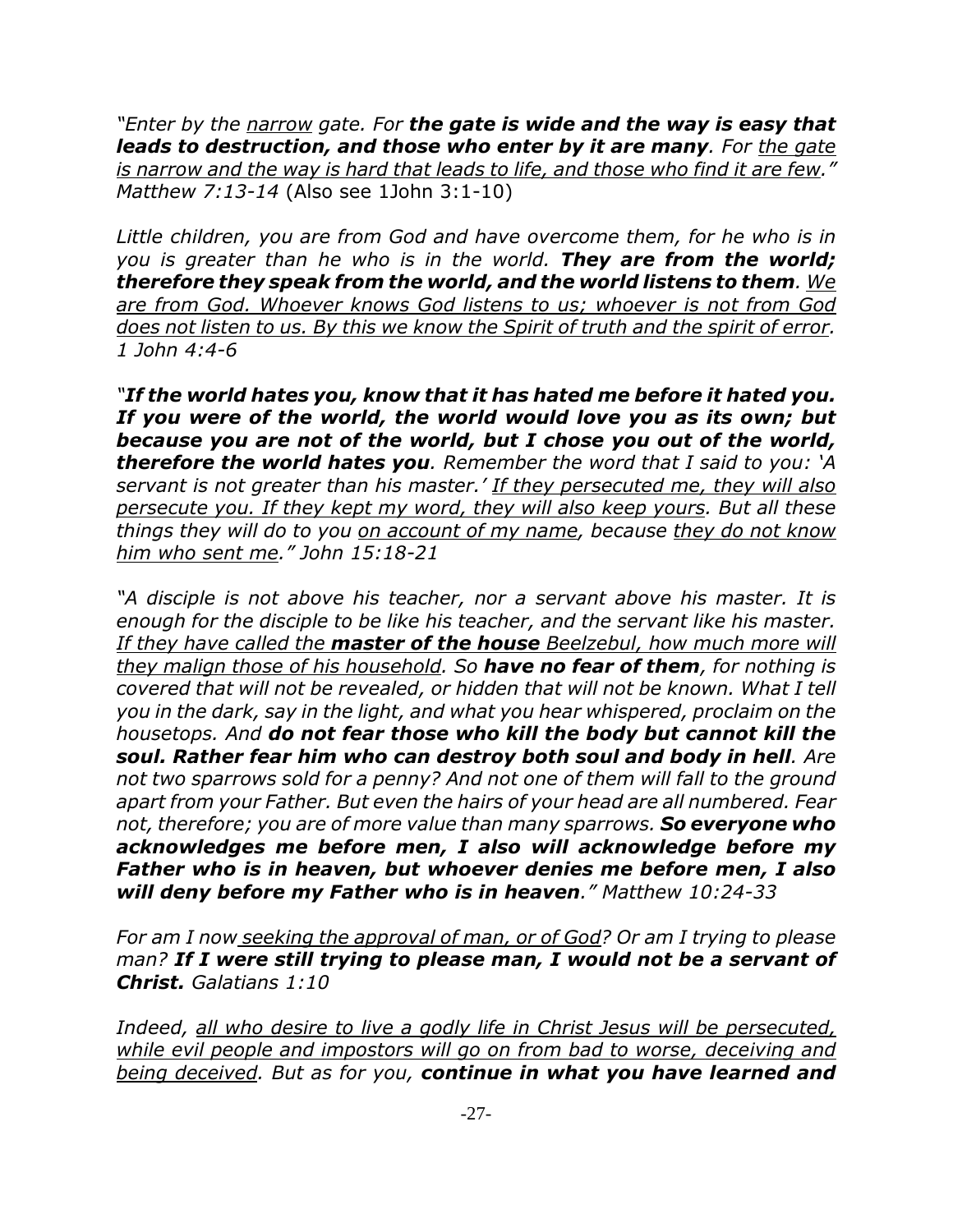*have firmly believed, knowing from whom you learned it and how from childhood you have been acquainted with the sacred writings, which are able to make you wise for salvation through faith in Christ Jesus. All Scripture is breathed out by God and profitable for teaching, for reproof, for correction, and for training in righteousness, that the man of God may be complete, equipped for every good work. 2 Timothy 3:12-17*

There is a day coming when it will be too late to "change sides," or to go back and give God more than crumbs of our lives. (Matt. 25, Mark 13:32-37, Isa. 45:21-25, Luke 16:19-31) As the saying goes, "Would there be enough evidence to 'convict' us if we were 'accused' of being believers in Jesus?" Those who have His Spirit belong to Him, and His presence inside of them: 1) bears FRUIT, and 2) is the guaranty of their redemption. (2Cor. 1:21-22, 2Cor. 5:5, 1John 3:24, 1John 4:13, Rev. 5:9-10)

*But the fruit of the Spirit is love, joy, peace, patience, kindness, goodness, faithfulness, gentleness, self-control; against such things there is no law. And those who belong to Christ Jesus have crucified the flesh with its passions and desires. If we live by the Spirit, let us also keep in step with the Spirit. Let us not become conceited, provoking one another, envying one another. Galatians 5:22-26*

*For the word of God is living and active, sharper than any two-edged sword, piercing to the division of soul and of spirit, of joints and of marrow, and discerning the thoughts and intentions of the heart. And no creature is hidden from his sight, but all are naked and exposed to the eyes of him to whom we must give account. Hebrews 4:12-13* (Also see John 1:1-3, John 1:13, Psa. 33:6, 1Cor. 8:6, Col. 1:16, Heb. 1:1-2, Rev. 19:11-16, Rev. 2:12-17)

*The heart is deceitful above all things, and desperately sick; who can understand it? "I the LORD search the heart and test the mind, to give every man according to his ways, according to the fruit of his deeds." Jeremiah 17:9-10*

*Take care, brothers, lest there be in any of you an evil, unbelieving heart, leading you to fall away from the living God. But exhort one another every day, as long as it is called "today," that none of you may be hardened by the deceitfulness of sin. For we have come to share in Christ, if indeed we hold our original confidence firm to the end. As it is said, "Today, if you hear his voice, do not harden your hearts as in the rebellion." Hebrews 3:12-15*